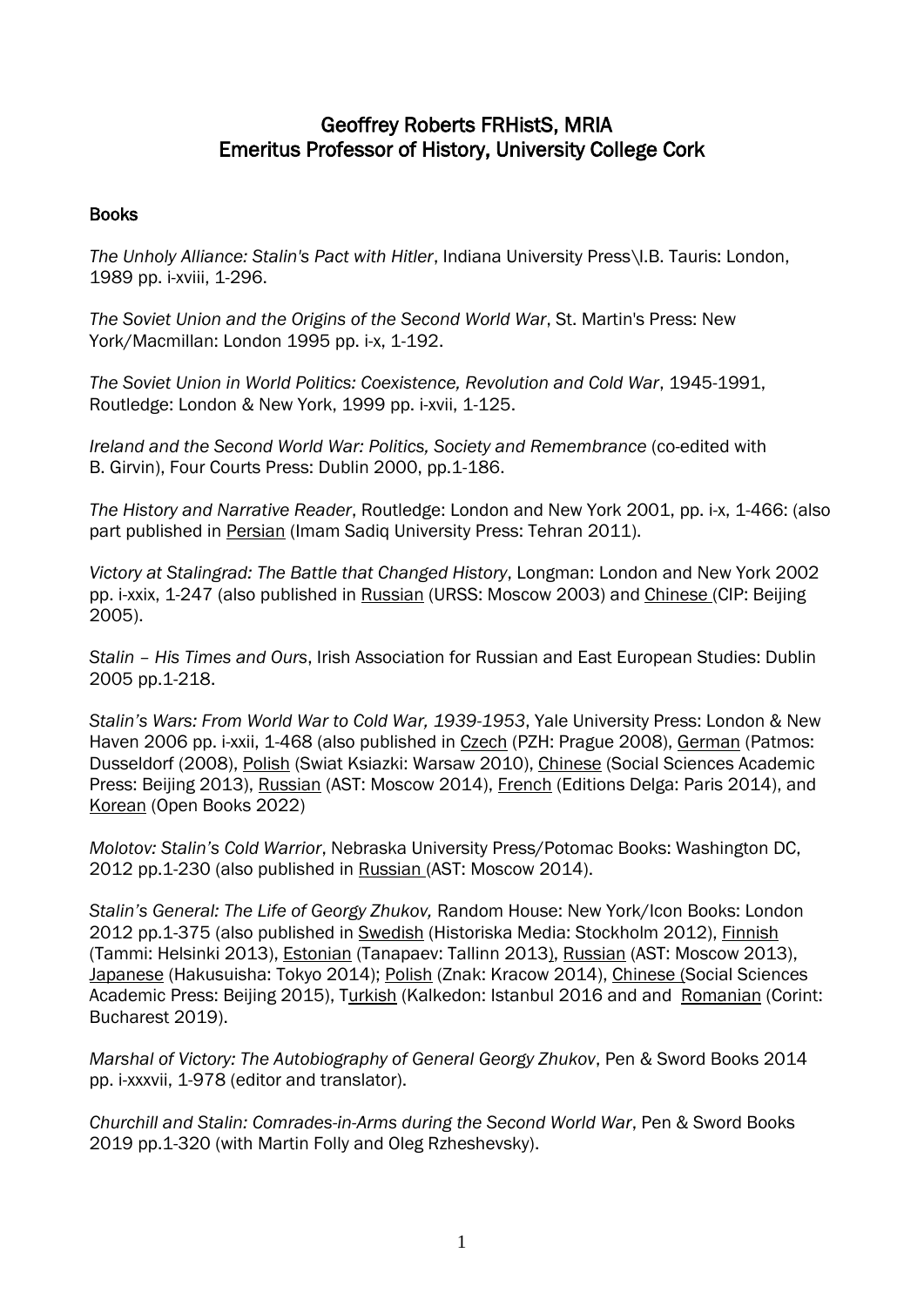*Na Diplomaticheskikh Frontakh/On the Fronts of Diplomacy, 1941-1945*, MID/Kuchkovo Pole: Moscow 2020 pp.1-310 (editor of English translation).

*Stalin's Library: A Dictator and His Books*, Yale University Press: London & New Haven 2022 pp.1-259

## Journal Articles

"The Soviet Decision for a Pact with Nazi Germany", *Soviet Studies*, January 1992 pp.55-78.

"The Fall of Litvinov: A Revisionist View", *Journal of Contemporary History*, October 1992 pp.639-657.

"Infamous Encounter? The Merekalov-Weizsacker Meeting of 17 April 1939", *The Historical Journal*, December 1992 pp.921-926.

"Military Disaster as a Function of Rational Political Calculation: Stalin and 22 June 1941", *Diplomacy & Statecraft*, July 1993 pp.313-330.

"A Soviet Bid for Peaceful Coexistence with Nazi Germany, 1935-1937: The Kandelaki Affair", *International History Review*, August 1994 pp.466-490.

"Moscow and the Marshall Plan: Politics, Ideology and the Onset of the Cold War, 1947", *Europe-Asia Studies*, December 1994 pp.1371-1386.

"Soviet Policy and the Baltic States, 1939-1940: A Reappraisal", *Diplomacy & Statecraft*, November 1995 pp.672-700.

"Narrative History as a Way of Life", *Journal of Contemporary History*, January 1996 pp.221-228.

"The Alliance that Failed: Moscow and the Triple Alliance Negotiations, 1939", *European History Quarterly*, July 1996 pp.383-414.

"Postmodernism versus the Standpoint of Action", *History & Theory*, May 1997 pp.249- 260.

"The Limits of Popular Radicalism: British Communism and the People's War, 1941-1945", *Chronicon: An Electronic History Journal* (www.ucc.ie/ucc/chronicon) vol.1, 1997 paras 1-92 [http://www.ucc.ie/chronicon/robfra.htm.](http://www.ucc.ie/chronicon/robfra.htm)

"Ideology, Calculation and Improvisation: Spheres of Influence and Soviet Foreign Policy, 1939-1945", *Review of International Studies*, October 1999 pp.655-673.

"Stalin and the Grand Alliance: Public Discourse, Private Dialogues, and the Political Direction of Soviet Foreign Policy, 1941-1947", *Slovo*, no.14, 2001 pp.1-15.

"Sfery Vliniya i Sovetskaya Vneshnyaya Politika v 1939-1945gg: Ideologiya Raschet i Improvizatsiya", *Novaya i Noveishaya Istoriya*, no.5 2001 pp.75-91.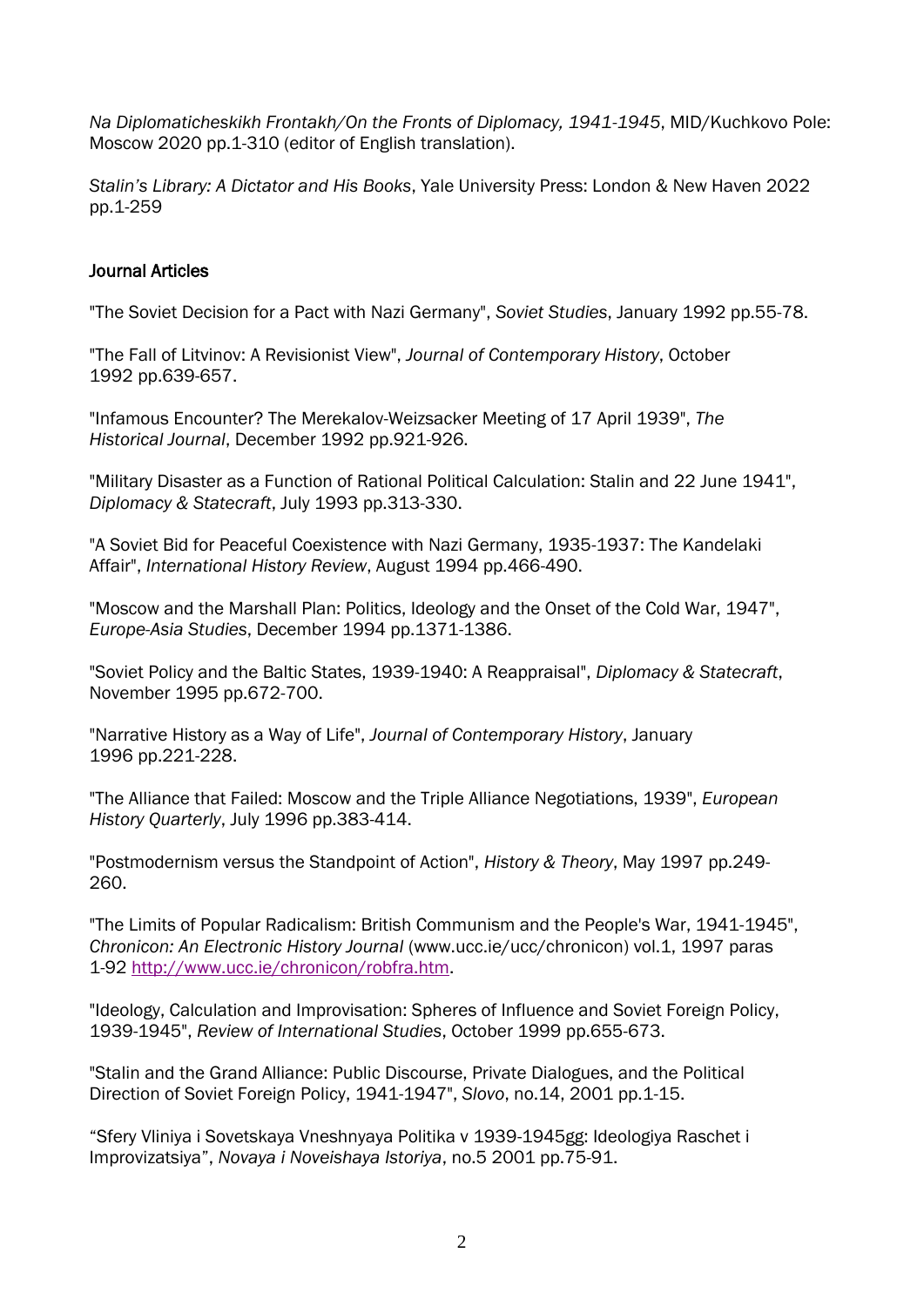"Litvinov's Lost Peace, 1941-1946", *Journal of Cold War Studies*, vol.4, no.2, Spring 2002 pp.25-56.

"Stalin, the Pact with Nazi Germany and the Origins of Postwar Soviet Diplomatic Historiography: A Research Note", *Journal of Cold War Studies*, vol.4, no.3, Summer 2002 pp.93-103.

"Sexing up the Cold War: New Evidence on the Molotov-Truman Talks of April 1945", *Cold War History*, vol.4, No.3, April 2004 pp.105-125.

"History, Theory and the Narrative Turn in IR", *Review of International Studies*, vol.32, October 2006 pp.703-714.

"Stalin at Tehran, Yalta and Potsdam", *Journal of Cold War Studies*, vol.9, no.4, Fall 2007 pp.6- 40.

"J.H. Hexter: Narrative History and Common Sense", *Chronicon* 3 (1999-2007), pp.36-43 [http://www.ucc.ie/chronicon/3/roberts.pdf.](http://www.ucc.ie/chronicon/3/roberts.pdf)

"Shans Dlya Mira? Sovetskaya Kampaniya v Pol'zu Zaversheniya 'Xholodnoi Voiny', 1953- 1955gody", *Novaya i Novesihaya Istoriya*, December 2008 pp.35-75.

"A Chance for Peace? The Soviet Campaign to End the Cold War, 1953-1955", *Cold War International History Project* Working Paper No.57, December 2008.

"Moscow's Cold War on the Periphery: Soviet Policy in Greece, Iran, and Turkey, 1943-1948", *Journal of Contemporary History*, January 2011 pp.58-81.

"The Cold War as History", *International Affairs*, November 2011 pp.1475-1484.

"An Autobiographical Pact: The Memoirs of Marshal Georgy Zhukov", *Moving the Social: Journal of Social History and the History of Social Movements*, 51/2014 pp.73-94.

"'Do the crows still roost in the Spasopeskovskaya trees?' The Wartime Correspondence of Kathleen Harriman", *Harriman Institute Magazine*, Winter 2015 pp.11-23 https://www.academia.edu/21769452/The Wartime Correspondence of Kathleen Harrima [n.](https://www.academia.edu/21769452/The_Wartime_Correspondence_of_Kathleen_Harriman)

"Ikh Sobstevennaya Liga: Istoki Organizatsii Ob'edinennykh Natsi", *Klio*, no.2, February 2018

"Long Shadow, Wrong Shadow: World War II Perceptions of the Great War", *Mir Istorii* <http://www.historia.ru/2018/01/2018-01-roberts.htm>

"A League of their Own: The Soviet Origins of the United Nations" *Journal of Contemporary History*, April 2019, pp.1-25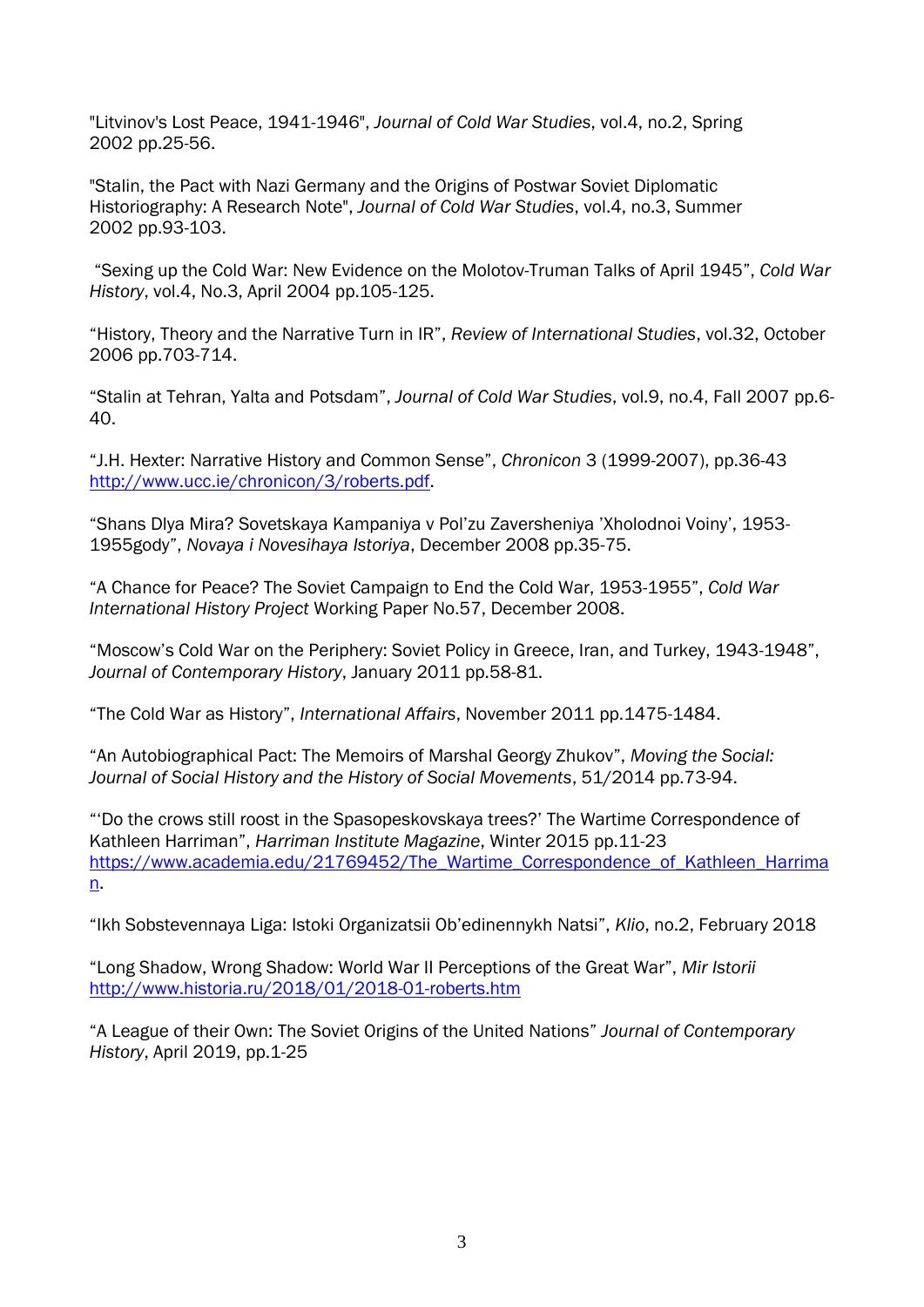## Book Chapters

"'Every Cloud has a Silver Lining'; The Communist Party, the Labour Party and Representative Politics" (with C. Nawrat), (in *Politics & Power 2: Problems in Labour Politics*, Routledge: London 1980 pp.89-97).

"Collective Security and the Origins of the People's Front" (in J. Fyrth (ed), *Britain, Fascism and the Popular Front*, London 1985 pp.74-88).

"The Comintern", "The Popular Front", "The Spanish Civil War", "Eurocommunism" and "The 1968 Student Revolt" (in G. Stern (ed), *The Atlas of Communism*, London and New York 1991 pp.76-79, 86-89, 180-184, 194-197).

"Cherchil' i Stalin: Epizody Anglo-Sovetskikh Otnoshenii (Sentyabr' 1939-Iun' 1941) in R.O. Chubar'yan & G. Gorodetskii (eds), *Voina i Politika 1939-1941*, Nauka: Moscow 1999 pp.141- 155).

"Soviet Foreign Policy and the Spanish Civil War, 1936-1939" (in C. Leitz (ed.), *Spain in an International Context, 1936-1959*, Berghahn Books: Oxford & New York, 1999 pp.81- 103).

"Three Narratives of Neutrality: Historians and Ireland's War" (in B. Girvin and G. Roberts (eds), *Ireland and the Second World War* pp.165-179).

"The Fascist War Threat and Soviet Politics in the 1930s" (in S. Pons and A. Romano (eds), *Russia in the Age of Wars, 1914-1945*, Milan 2000 pp.147-158).

"James Hogan and the Challenge of World Communism" (in D. O Corrain (ed), *James Hogan*, Four Courts Press: Dublin 2001 pp.133-140).

"The History and Narrative Debate, 1960-2000" (in G. Roberts (ed), *The History and Narrative Reader* pp.1-21).

"Geoffrey Elton: History and Human Action" (in G. Roberts (ed), *The History and Narrative Reader* pp.130-134).

"J.H. Hexter: Narrative History and Commonsense" in G. Roberts (ed), *The History and Narrative Reader* pp.135-139).

"Moscow and the Marshall Plan" (in C. Read (ed), *The Stalin Years: A Reader*, Palgrave: London and New York 2002 pp.170-189).

"Ideology, Calculation and Improvisation: Spheres of Influence and Soviet Foreign Policy, 1939-1945", (in G. Martel (ed), *The World War II Reader,* Routledge: London and New York 2004 pp.85-104).

"Neutrality, Identity and the Challenge of the "Irish Volunteers"" (in D. Keogh and M. O'Driscoll (eds), *Ireland in World War Two,* Mercier Press: Cork 2004 pp.274-284).

"Katyn" (in D. Shelton (ed), *Encyclopedia of Genocide and Crimes Against Humanity*, Macmillan Reference USA, 2004).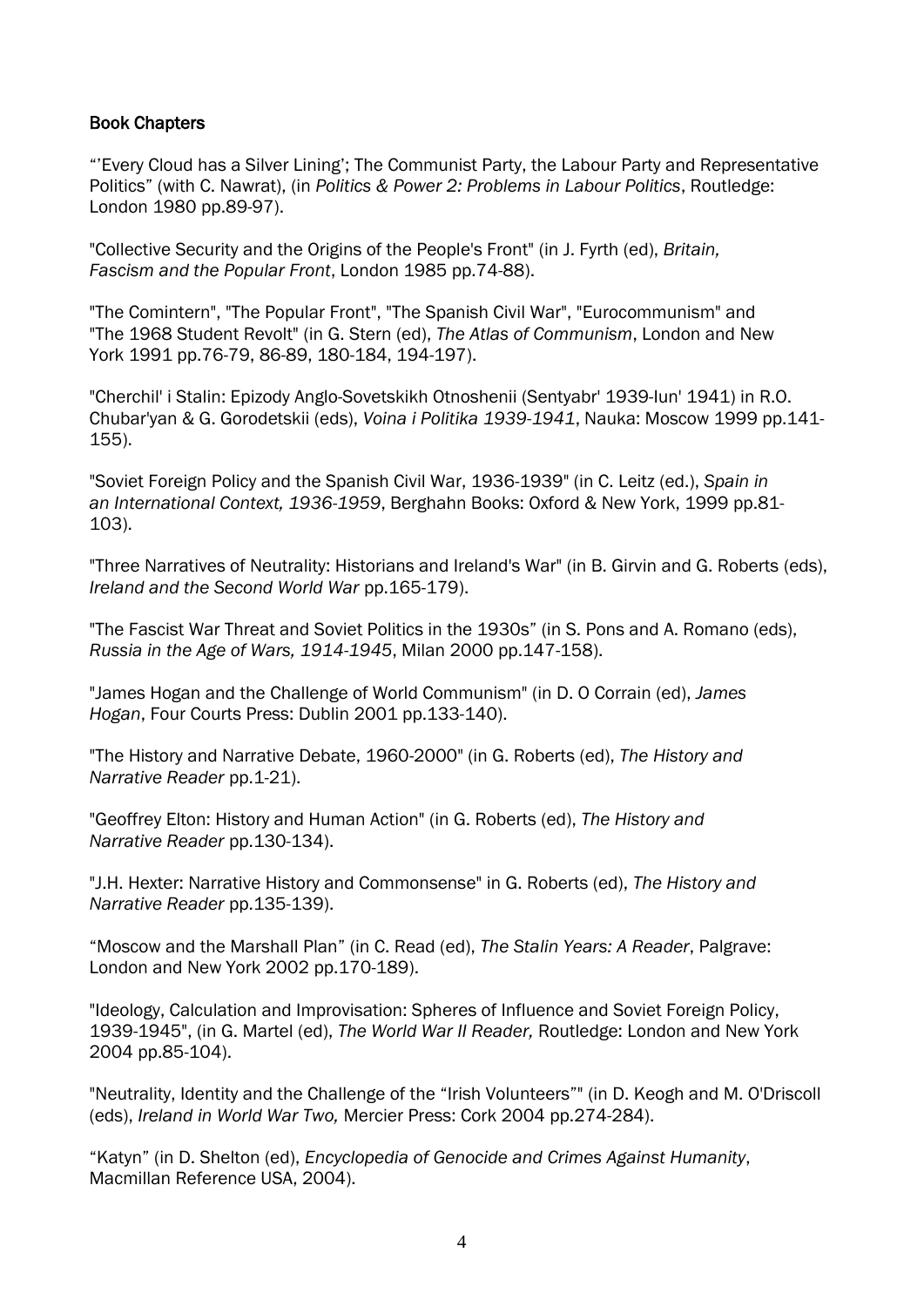"Stalin and the Katyn Massacre" (in G. Roberts (ed), *Stalin – His Times and Ours* pp.191-202).

"Stalin and Soviet Foreign Policy" (in M.P. Leffler & D.S. Painter (eds), *Origins of the Cold War: An International History*, 2nd ed. Routledge: New York & London 2005 pp.42-57).

"Stalin and Soviet Foreign Intelligence during the Second World War" (in E. O'Halpin et al (eds), *Intelligence, Statecraft and International Power*, Irish Academic Press: Dublin and Portland, Oregon 2006 pp.186-202).

"Grande Alleanza" and "Conferenza di Jalta" (in S. Pons & R. Service (eds), *Dizionario del comunismo*, Einaudi: Turin 2006 pp.347-351, 456-459; also published in English in 2010 by Princeton University Press).

"The Failure of the Anglo-Soviet-French Negotiations for a Triple Alliance, 1939" (in J. Black (ed), *The Second World War: Causes and Background*, Ashgate Publishing: London 2007).

"Irlandiya, Velikobritaniya i Nurnbergskogo Protsess" in N.S. Lebedeva & V.V. Ishchenko (eds), *Nurnbergskii Protsess: Uroki Istorii*, Institute of General History, Russian Academy of Sciences: Moscow 2007 pp.174-181).

"Molotov" and "The Yalta Conference" (in R. van Dijk et al (eds), *Encylopedia of the Cold War*, Routledge: London and New York 2008 pp.594-596, 967-969).

"Stalin and the Outbreak of the Second World War" (in F. McDonough (ed), *The Origins of the Second World War*, Continuum Books, 2011 pp.409-428).

"Moscow's Campaign Against the Cold War, 1948-1955" (in F. Bozo et al (eds), *Visions of the End of the Cold War in Europe (1945-1990)*, Berghahn Books 2012 pp.47-60).

"Sexing up the Cold War: New Evidence on the Molotov-Truman Talks of April 1945" (in S. Casey (ed), *The Cold War*, Routledge: London 2013).

"Stalin's Wartime Vision of the Peace" (in T. Snyder & R. Brandon (eds), *Stalin and Europe: Imitation and Domination, 1928-1953*, Oxford University Press 2014 pp.233-263).

"Averting Armageddon: The Communist Peace Movement after World War II (in S. Smith (ed), *The Oxford Handbook of the History of Communism*, Oxford University Press 2014 pp.322- 338).

"Georgii Zhukov." (in D. Showalter (ed), *Oxford Bibliographies in Military History*, New York: Oxford University Press 2014).

"Cherchill', Ruzvel't i Stalin: Pol' Lichnostnogo Faktora v Uspekhakh i Neudachakh Velikogo Al'yansa/ Churchill, Roosevelt and Stalin: The Role of the Personal Factor in the Success and Failure of the Grand Alliance" (in *The Co-operation of the Anti-Hitler Coalition*, Military Leaders Club of the Russian Federation: Moscow 2014 pp.173-196, 159-180).

"From World War to Cold War" (in R. Overy (ed). *The Oxford Illustrated History of World War Two*. Oxford: Oxford University Press 2015 pp.402-432).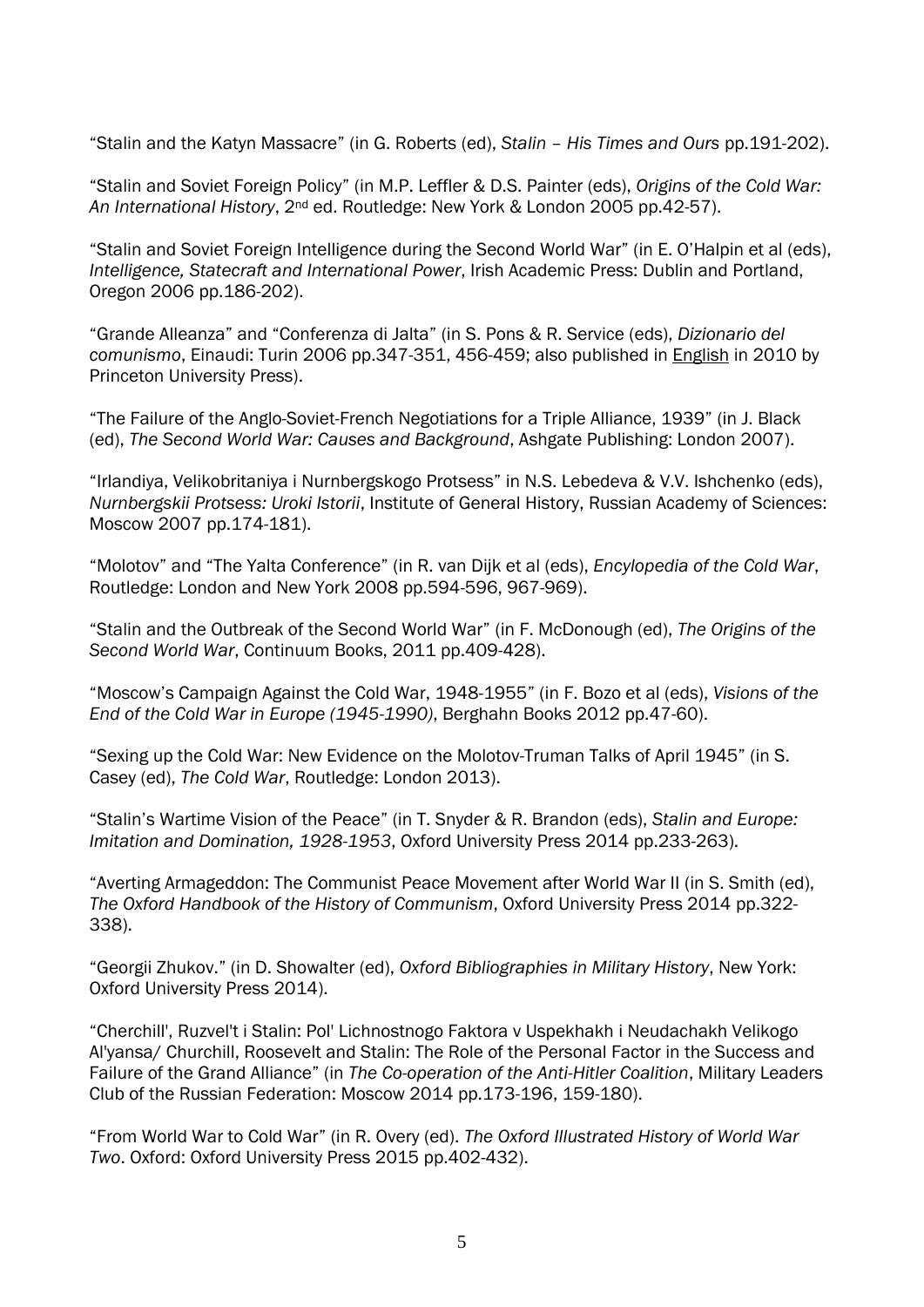"From Détente to Partition: Soviet-Polish Relations and the Origins of the Nazi-Soviet Pact, 1938-1939" (in C. Koch (ed), *Gab es einen Stalin-Hitler-Pakt? Charakter, Bedeutung und Deutung des deutsch-sowjetischen Nichtagriffsvertrags vom 23. August 1939*, Peter Lang: Frankfurt 2015 pp.89-106).

"Diplomat at War: Vyacheslav Molotov's Contribution to the Victory over Fascism", https://www.academia.edu/21837154/Diplomat at War Vyacheslav Molotovs Contribution to the Victory over Fascism

"Antipodes or Twins? The Myths of Yalta and Potsdam" in C. Koch (ed), *Das Potsdamer Abkommen 1945-2015. Rechtliche Bedeutung und historische Auswirkungen*, Peter Lang: Frankfurt/M 2017 pp.215-233.

"Foreword" to Boris Bogachev's *For the Motherland, For Stalin: A Red Army Officer's Memoir of the Eastern Front*, Hurst: London 2017 xix-xxvii

"Impossible Allies? Soviet Views of France and the German Question in the 1950s" in F. Bozo & C. Wenkel (eds), *France and the German Question*, Berghan Books 2019 pp.72-89.

"Science, Peace and Internationalism: Frederic Joliot-Curie, the World Federation of Scientific Workers and the Origins of the Pugwash Movement" in A. Kraft & C. Sachse (eds), *Science, (Anti-)Communism and Diplomacy*, Brill 2019 pp.43-79.

"Neudavshayasya Razryadka: Sovetsko-Pol'skie Otnosheniya Nakanune Vtoroi Mirovoi Voiny" in Yu.A. Nikiforov(ed), *Na Poroge Voiny 1939 god*, Yauza-Katalog: Moscow 2020.

"Working towards the Vozhd'? Stalin and the Peace Movement" in S. Grant and J. Ryan (eds), *Re-visioning Stalin and Stalinism*, Bloomsbury Academic 2020

#### Reviews

E.H. Carr, Foundations of a Planned Economy, 1926-1929, vol.3, parts 1 & 2, *Socialist Europe*, no.1, 1977 pp.19-20.

S. Carrillo, Eurocommunism and the State, *Socialist Europe* no.4 1978 pp.21-23.

"How the American Dream was Lost", review of The Deerhunter (with C. Nawrat), *Comment*, 23 June 1979 pp.196-197.

"Journey to the End of a World", review of Apocalypse Now (with C. Nawrat), *Comment*, 5 January 1980 pp.7-8.

"The Price of Going West", review of Z.S. Sheinis, Maxim M. Litvinov, The *Independent*, 13 June 1990.

J.L. Wieczynski (ed), Operation Barbarossa, *Europe-Asia Studies*, October 1995 pp.1251-1252.

G. Gorodetsky (ed), Soviet Foreign Policy, 1917-1991, *International History Review*, November 1995 pp.815-816.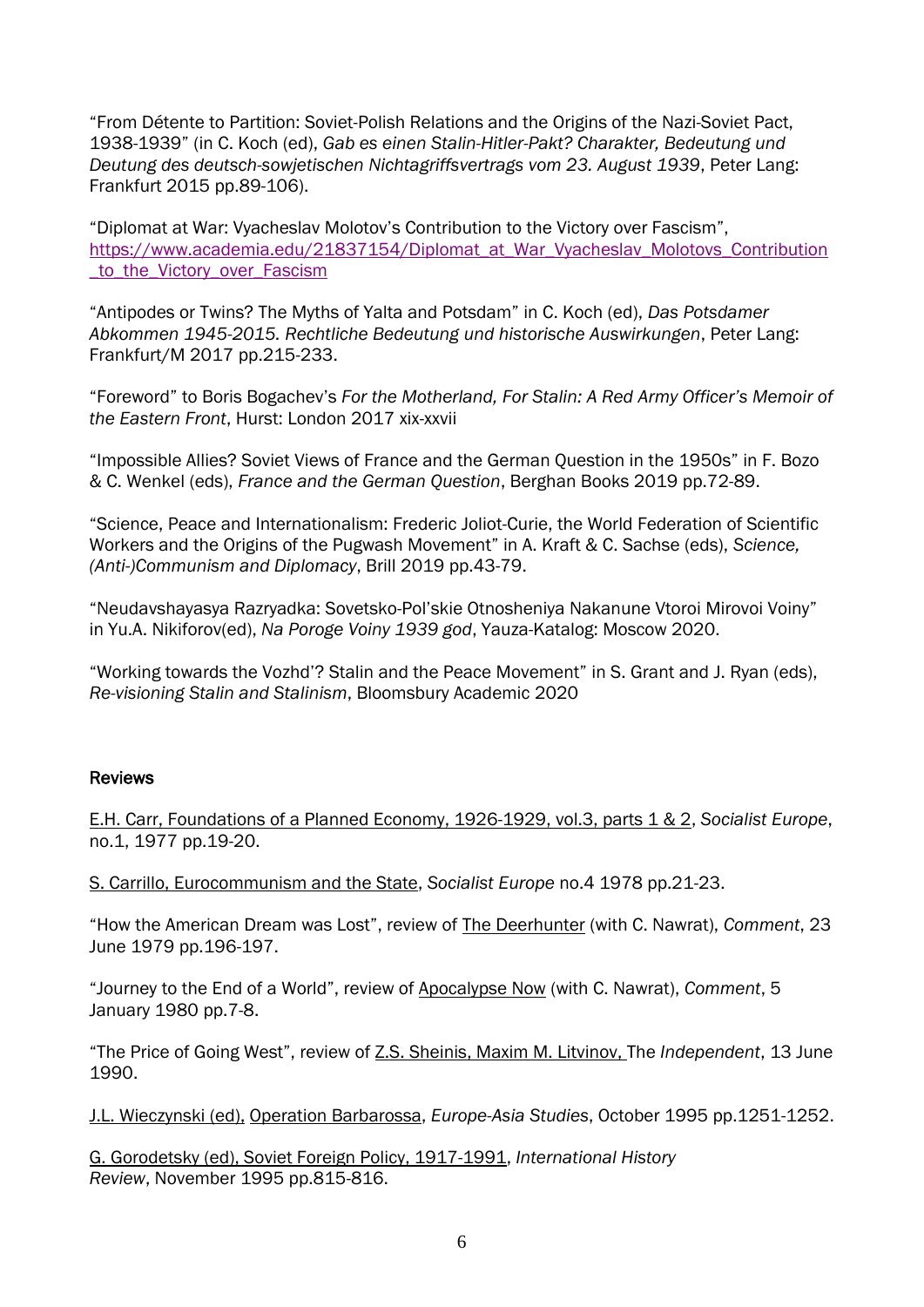"Hitler's Ideal War Weapon", review of M.J. Carley, 1939: The Alliance That Never Was and the Coming of World War II and G. Gorodetsky, Grand Delusion: Stalin and the German Invasion of Russia, *The Times Higher Educational Supplement*, 9 June 2000.

M. Folly, Churchill, Whitehall and the Soviet Union, 1940-1945, *International Affairs*, January 2001 pp.209-210.

Stephen F. Cohen, Failed Crusade: America and the Tragedy of Post-Communist Russia, *The Political Quarterly*, January 2002 pp.109-111.

"Spreading the Word", review of Nicholas Ostler, Empires of the Word, *The Irish Examiner*, 21 May 2005.

H. Ragsdale, The Soviets, the Munich Crisis, and the Coming of World War II, *American Historical Review*, June 2005.

"Did the ancestors think of the future? review of G. Martin, Past Futures: The Impossible Necessity of History, *The Times Higher Education Supplement*, August 2005.

N. Redfern, Class or Nation: Communists, Imperialism and Two World Wars, *Communist History Network Newsletter*, Autumn 2005.

"Bloody clash of great dictators", review of E. Mawdsley, Thunder in the East: The Nazi-Soviet War, 1941-1945 in *The Times Higher Education Supplement*, November 2006.

Marc Trachtenberg's The Craft of International History, H-Diplo Roundtable, 6 December 2007, [http://www.h-net.org/%7Ediplo/roundtables/PDF/CraftofInternationalHistory-Roundtable.pdf,](http://www.h-net.org/~diplo/roundtables/PDF/CraftofInternationalHistory-Roundtable.pdf) pp.26-30.

B. McLoughlin, Left to the Wolves: Irish Victims of Stalinist Terror, *Saothar*, no.32, 2007 pp.105-106.

V. Pechatnov, Stalin, Ruzvel't, Trumen: SSSR i SShA v 1940-kh gg., *Journal of Cold War Studies*, no.1, vol.10, Winter 2008 pp.159-161.

V.M. Zubok, A Failed Empire: The Soviet Union in the Cold War from Stalin to Gorbachev, H-Diplo Roundtable, 19 May 2008, [http://www.hnet.org/%7Ediplo/roundtables/PDF/FailedEmpire-Roundtable.pdf,](http://www.hnet.org/~diplo/roundtables/PDF/FailedEmpire-Roundtable.pdf) pp.26-35.

Campbell Craig & Sergey Radchenko. The Atomic Bomb and the Origins of the Cold War, H-Diplo Roundtable, 7 December 2009,<http://h-diplo.org/roundtables/PDF/Roundtable-XI-8.pdf>

Richard Ned Lebow, A Cultural Theory of International Relations, H-Diplo Roundtable, vol.3, no.7 (2012) [http://www.h-net.org/~diplo/ISSF/PDF/ISSF-Roundtable-3-7.pdf.](http://www.h-net.org/~diplo/ISSF/PDF/ISSF-Roundtable-3-7.pdf)

"Laying Down Their Lives in the Name of Mankind", review of Michael Jones', *Total War*, *The Irish Examiner*, 23 July 2011 [http://www.irishexaminer.com/ireland/kfgbkfsncwau/rss2/#!](http://www.irishexaminer.com/ireland/kfgbkfsncwau/rss2/).

"Human Tragedy at the Expense of Triumph", review of Anna Reid's Leningrad: Tragedy of a City under Siege, 1941-1944, *The Irish Examiner*, 5 November 2011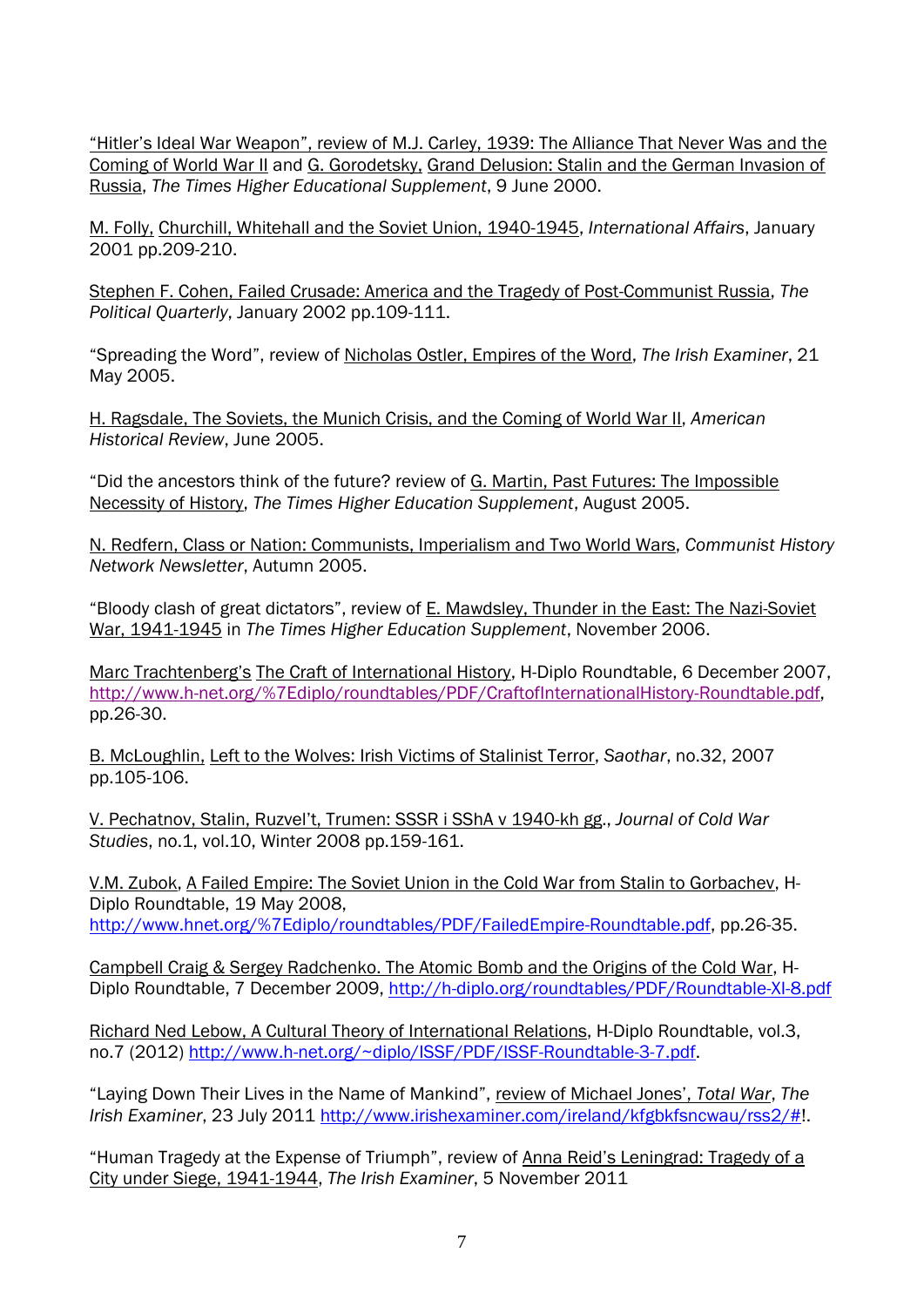[http://www.irishexaminer.com/opinion/books/human-tragedy-at-the-expense-of-triumph-](http://www.irishexaminer.com/opinion/books/human-tragedy-at-the-expense-of-triumph-172890.html)[172890.html.](http://www.irishexaminer.com/opinion/books/human-tragedy-at-the-expense-of-triumph-172890.html)

"Heydrich Earned his Title as Hitler's Reviled Hangman", review of Robert Gerwarth's Hitler's Hangman, *The Irish Examiner*, 31 March 2012 [http://www.irishexaminer.com/lifestyle/artsfilmtv/books/heydrich-earned-his-title-as-hitlers](http://www.irishexaminer.com/lifestyle/artsfilmtv/books/heydrich-earned-his-title-as-hitlers-reviled-hangman-188957.html)[reviled-hangman-188957.html.](http://www.irishexaminer.com/lifestyle/artsfilmtv/books/heydrich-earned-his-title-as-hitlers-reviled-hangman-188957.html)

"The killing and displacement went on long after WWII ended in 1945", review of Keith Lowe's Savage Continent: Europe in the Aftermath of World War II , *The Irish Examiner*, 29 September 2012 [http://www.irishexaminer.com/lifestyle/artsfilmtv/books/the-killing-and-displacement](http://www.irishexaminer.com/lifestyle/artsfilmtv/books/the-killing-and-displacement-went-on-long-after-wwii-ended-in-1945-209196.html)[went-on-long-after-wwii-ended-in-1945-209196.html.](http://www.irishexaminer.com/lifestyle/artsfilmtv/books/the-killing-and-displacement-went-on-long-after-wwii-ended-in-1945-209196.html)

"Essential contribution to honouring Ireland's World War II volunteers", review of Bernard Kelly's Returning Home: Irish Ex-Servicemen after the Second World War, *The Irish Examiner*, 29 December 2012 [http://www.irishexaminer.com/lifestyle/artsfilmtv/books/essential](http://www.irishexaminer.com/lifestyle/artsfilmtv/books/essential-contribution-to-honouring-irelands-world-war-ii-volunteers-218067.html)[contribution-to-honouring-irelands-world-war-ii-volunteers-218067.html.](http://www.irishexaminer.com/lifestyle/artsfilmtv/books/essential-contribution-to-honouring-irelands-world-war-ii-volunteers-218067.html)

"Surviving the Gulag", review of Stephen Cohen's The Victims Return: Survivors of the Gulag after Stalin, *The Political Quarterly*, vol.84, no.3, 2013.

Stuart Goldman, Nomonhan, 1939: The Red Army's Victory that Shaped World War II, *Russian Review*, January 2014.

Ted Hopf, Reconstructing the Cold War, H-Diplo Roundtable, vol.IV, no.6, February 2014 [http://h-net.msu.edu/cgi-bin/logbrowse.pl?trx=vx&list=H-](http://h-net.msu.edu/cgi-bin/logbrowse.pl?trx=vx&list=H-Diplo&month=1402&msg=e7xtG9zuHLPOJM4/xzaSYQ)[Diplo&month=1402&msg=e7xtG9zuHLPOJM4/xzaSYQ.](http://h-net.msu.edu/cgi-bin/logbrowse.pl?trx=vx&list=H-Diplo&month=1402&msg=e7xtG9zuHLPOJM4/xzaSYQ)

"Stalin's Staying Power", review of Stephen Kotkin's Stalin: Paradoxes of Power, *The Irish Examiner*, 8 November 2014 [http://www.irishexaminer.com/lifestyle/artsfilmtv/books/stalins](http://www.irishexaminer.com/lifestyle/artsfilmtv/books/stalins-staying-power-296688.html)[staying-power-296688.html.](http://www.irishexaminer.com/lifestyle/artsfilmtv/books/stalins-staying-power-296688.html)

"Setting the record straight on the Irish who served in Galliploi, review of Stephen Sanford's Neither Unionist nor Nationalist: The 10th (Irish) Division in the Great War, *The Irish Examiner*, 7 March 2015 [http://www.irishexaminer.com/lifestyle/artsfilmtv/books/book-review-neither](http://www.irishexaminer.com/lifestyle/artsfilmtv/books/book-review-neither-unionist-nor-nationalist-the-10th-irish-division-in-the-great-war-316309.html)[unionist-nor-nationalist-the-10th-irish-division-in-the-great-war-316309.html.](http://www.irishexaminer.com/lifestyle/artsfilmtv/books/book-review-neither-unionist-nor-nationalist-the-10th-irish-division-in-the-great-war-316309.html)

"Could a West bent on isolating Putin be to blame for Ukraine?", review of Richard Sakwa's Frontline Ukraine: Crisis in the Borderlands, *The Irish Times*, 25 April 2015 [http://www.irishtimes.com/culture/books/frontline-ukraine-by-richard-sakwa-portrait-of-crisis](http://www.irishtimes.com/culture/books/frontline-ukraine-by-richard-sakwa-portrait-of-crisis-does-not-demonise-putin-1.2187576)[does-not-demonise-putin-1.2187576.](http://www.irishtimes.com/culture/books/frontline-ukraine-by-richard-sakwa-portrait-of-crisis-does-not-demonise-putin-1.2187576)

Review of Tim Blanning's Frederick the Great, King of Prussia, *The Irish Examiner*, 29 August 2015 [http://www.irishexaminer.com/lifestyle/artsfilmtv/books/book-reviewfrederick-the](http://www.irishexaminer.com/lifestyle/artsfilmtv/books/book-reviewfrederick-the-greatking-of-prussia-350747.html)[greatking-of-prussia-350747.html.](http://www.irishexaminer.com/lifestyle/artsfilmtv/books/book-reviewfrederick-the-greatking-of-prussia-350747.html)

Review of Anna Bikont's The Crime and the Silence; The Truth About a Wartime Massacre, *The Irish Examiner*, 30 January 2016 [http://www.irishexaminer.com/lifestyle/artsfilmtv/books/book-reviewthe-crime-and-the](http://www.irishexaminer.com/lifestyle/artsfilmtv/books/book-reviewthe-crime-and-the-silence-378708.html)[silence-378708.html](http://www.irishexaminer.com/lifestyle/artsfilmtv/books/book-reviewthe-crime-and-the-silence-378708.html)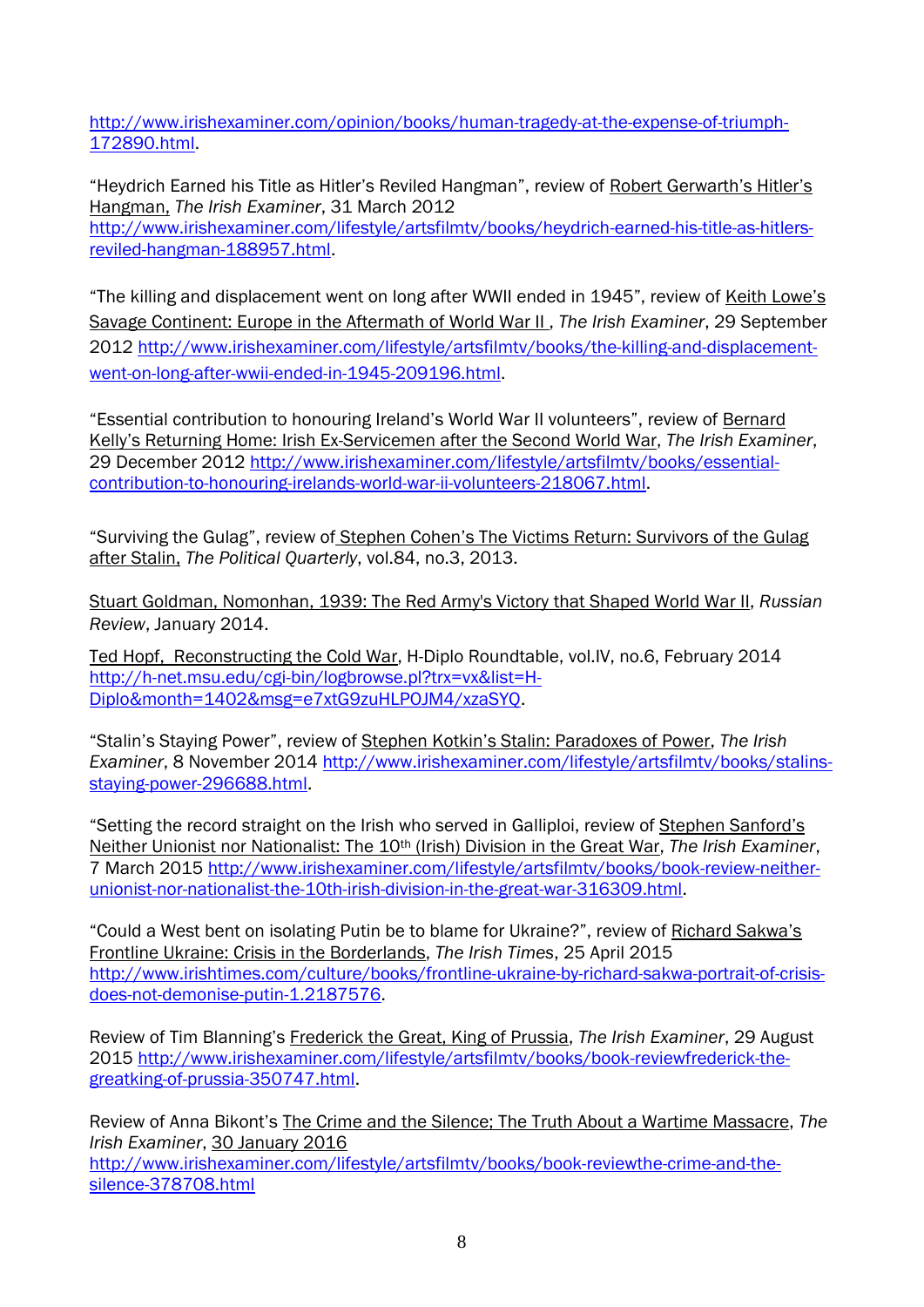"Mayhem and Trivia", review of Simon Sebag Montefiore's The Romanovs, *The Irish Times*, 20 February 2016 [http://www.irishtimes.com/culture/books/the-romanovs-1613-1918-by](http://www.irishtimes.com/culture/books/the-romanovs-1613-1918-by-simon-sebag-montefiore-review-mayhem-and-trivia-1.2538539)[simon-sebag-montefiore-review-mayhem-and-trivia-1.2538539](http://www.irishtimes.com/culture/books/the-romanovs-1613-1918-by-simon-sebag-montefiore-review-mayhem-and-trivia-1.2538539)

Review of Shelia Fitzpatrick's On Stalin's Team, *Literary Review*, March 2016

Review of Raymond Garthoff's Soviet Leaders and Intelligence: Assessing the American Adversary during the Cold War, *Cold War History*, Spring 2016.

"Dictator at the end of the line", review of Joshua Rubenstein's, The Last Days of Stalin, The Irish Times, 23 April 2016 [http://www.irishtimes.com/culture/books/the-last-days-of-stalin](http://www.irishtimes.com/culture/books/the-last-days-of-stalin-review-dictator-at-the-end-of-the-line-1.2620783)[review-dictator-at-the-end-of-the-line-1.2620783](http://www.irishtimes.com/culture/books/the-last-days-of-stalin-review-dictator-at-the-end-of-the-line-1.2620783)

"The War on Drugs", review of Lukasz Kamienski's Shooting Up: A History of Drugs in Warfare, *The Irish Examiner*, 28 May 2016 [http://www.irishexaminer.com/lifestyle/artsfilmtv/books/book-reviewshooting-up-a-history-of](http://www.irishexaminer.com/lifestyle/artsfilmtv/books/book-reviewshooting-up-a-history-of-drugs-in-warfare-402013.html)[drugs-in-warfare-402013.html](http://www.irishexaminer.com/lifestyle/artsfilmtv/books/book-reviewshooting-up-a-history-of-drugs-in-warfare-402013.html)

Review of Brian Barton's The Belfast Blitz, *History Ireland*, May-June 2016.

Review of Robert Gerwarth's The Vanquished: Why the First World War Failed to End, 1917- 1923*, The Irish Times*, 3 September 2016 [http://www.irishtimes.com/culture/books/the](http://www.irishtimes.com/culture/books/the-vanquished-why-the-first-world-war-failed-to-end-1917-1923-review-1.2764696)[vanquished-why-the-first-world-war-failed-to-end-1917-1923-review-1.2764696](http://www.irishtimes.com/culture/books/the-vanquished-why-the-first-world-war-failed-to-end-1917-1923-review-1.2764696)

Review of Peter Conradi's Who Lost Russia? How the World Entered a New Cold War, *The Irish Times*, 18 February 2017 [http://www.irishtimes.com/culture/books/who-lost-russia-how-the](http://www.irishtimes.com/culture/books/who-lost-russia-how-the-world-entered-a-new-cold-war-by-peter-conradi-review-1.2973739)[world-entered-a-new-cold-war-by-peter-conradi-review-1.2973739](http://www.irishtimes.com/culture/books/who-lost-russia-how-the-world-entered-a-new-cold-war-by-peter-conradi-review-1.2973739)

Review of Steve Smith's Russia in Revolution and Geoff Swain's A Short History of the Russian Revolution, *The Irish Times*, 18 March 2017 [http://www.irishtimes.com/culture/books/a](http://www.irishtimes.com/culture/books/a-revolutionary-year-how-russia-got-bolshy-in-1917-1.2996636?mode=sample&auth-failed=1&pw-origin=http%3A%2F%2Fwww.irishtimes.com%2Fculture%2Fbooks%2Fa-revolutionary-year-how-russia-got-bolshy-in-1917-1.2996636)[revolutionary-year-how-russia-got-bolshy-in-1917-1.2996636?mode=sample&auth](http://www.irishtimes.com/culture/books/a-revolutionary-year-how-russia-got-bolshy-in-1917-1.2996636?mode=sample&auth-failed=1&pw-origin=http%3A%2F%2Fwww.irishtimes.com%2Fculture%2Fbooks%2Fa-revolutionary-year-how-russia-got-bolshy-in-1917-1.2996636)[failed=1&pw-origin=http%3A%2F%2Fwww.irishtimes.com%2Fculture%2Fbooks%2Fa](http://www.irishtimes.com/culture/books/a-revolutionary-year-how-russia-got-bolshy-in-1917-1.2996636?mode=sample&auth-failed=1&pw-origin=http%3A%2F%2Fwww.irishtimes.com%2Fculture%2Fbooks%2Fa-revolutionary-year-how-russia-got-bolshy-in-1917-1.2996636)[revolutionary-year-how-russia-got-bolshy-in-1917-1.2996636](http://www.irishtimes.com/culture/books/a-revolutionary-year-how-russia-got-bolshy-in-1917-1.2996636?mode=sample&auth-failed=1&pw-origin=http%3A%2F%2Fwww.irishtimes.com%2Fculture%2Fbooks%2Fa-revolutionary-year-how-russia-got-bolshy-in-1917-1.2996636)

Review of Robert Service's The Last of the Tsars and Sean McMeekin's The Russian Revolution, *The Irish Times*, 19 August 2017 [https://www.irishtimes.com/culture/books/russian-revolution-book-reviews-the-last-of-the](https://www.irishtimes.com/culture/books/russian-revolution-book-reviews-the-last-of-the-tsars-and-a-new-history-1.3175939)[tsars-and-a-new-history-1.3175939](https://www.irishtimes.com/culture/books/russian-revolution-book-reviews-the-last-of-the-tsars-and-a-new-history-1.3175939)

Review of Alfred J. Rieber's Stalin and the Struggle for Supremacy in Eurasia [https://networks.h-net.org/node/28443/discussions/176019/h-diplo-roundtable-xviii-22](https://networks.h-net.org/node/28443/discussions/176019/h-diplo-roundtable-xviii-22-stalin-and-struggle-supremacy-eurasia) [stalin-and-struggle-supremacy-eurasia](https://networks.h-net.org/node/28443/discussions/176019/h-diplo-roundtable-xviii-22-stalin-and-struggle-supremacy-eurasia) April 2017

Review of Michael McFaul's From Cold War to Hot Peace, *The Irish Times*, 7 July 2018 [https://www.google.com/url?sa=t&rct=j&q=&esrc=s&source=web&cd=1&ved=2ahUKEwjczM](https://www.google.com/url?sa=t&rct=j&q=&esrc=s&source=web&cd=1&ved=2ahUKEwjczM3jhL7hAhWpUhUIHW2_BIAQFjAAegQIARAB&url=https%3A%2F%2Fwww.irishtimes.com%2Fculture%2Fbooks%2Ffrom-cold-war-to-hot-peace-review-obama-and-putin-behind-the-scenes-1.3550109&usg=AOvVaw0c52e8nDxPGSdC5MnMpzgM) [3jhL7hAhWpUhUIHW2\\_BIAQFjAAegQIARAB&url=https%3A%2F%2Fwww.irishtimes.com%2Fcult](https://www.google.com/url?sa=t&rct=j&q=&esrc=s&source=web&cd=1&ved=2ahUKEwjczM3jhL7hAhWpUhUIHW2_BIAQFjAAegQIARAB&url=https%3A%2F%2Fwww.irishtimes.com%2Fculture%2Fbooks%2Ffrom-cold-war-to-hot-peace-review-obama-and-putin-behind-the-scenes-1.3550109&usg=AOvVaw0c52e8nDxPGSdC5MnMpzgM) [ure%2Fbooks%2Ffrom-cold-war-to-hot-peace-review-obama-and-putin-behind-the-scenes-](https://www.google.com/url?sa=t&rct=j&q=&esrc=s&source=web&cd=1&ved=2ahUKEwjczM3jhL7hAhWpUhUIHW2_BIAQFjAAegQIARAB&url=https%3A%2F%2Fwww.irishtimes.com%2Fculture%2Fbooks%2Ffrom-cold-war-to-hot-peace-review-obama-and-putin-behind-the-scenes-1.3550109&usg=AOvVaw0c52e8nDxPGSdC5MnMpzgM)[1.3550109&usg=AOvVaw0c52e8nDxPGSdC5MnMpzgM](https://www.google.com/url?sa=t&rct=j&q=&esrc=s&source=web&cd=1&ved=2ahUKEwjczM3jhL7hAhWpUhUIHW2_BIAQFjAAegQIARAB&url=https%3A%2F%2Fwww.irishtimes.com%2Fculture%2Fbooks%2Ffrom-cold-war-to-hot-peace-review-obama-and-putin-behind-the-scenes-1.3550109&usg=AOvVaw0c52e8nDxPGSdC5MnMpzgM)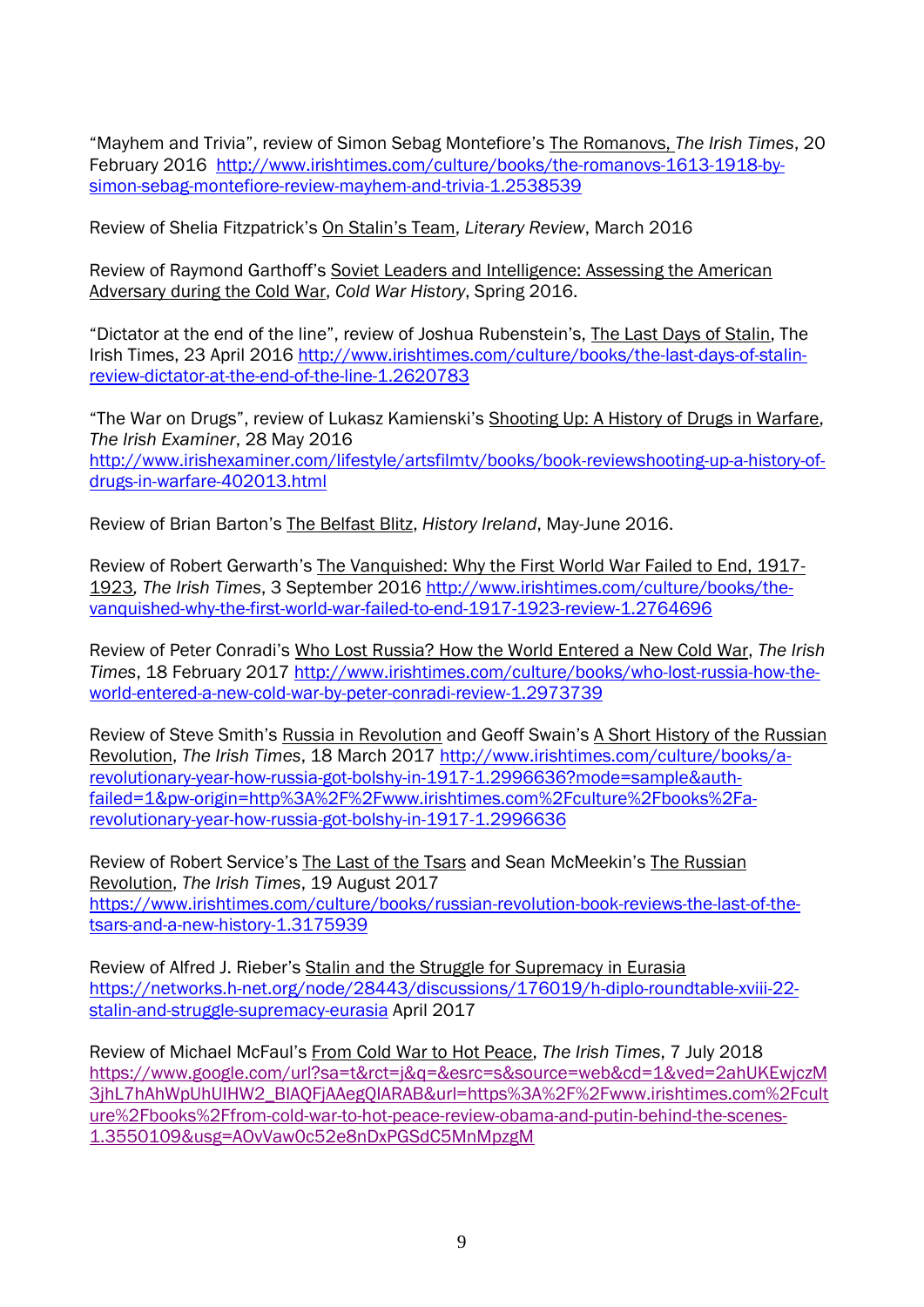Review of Stephen Kotkin's Stalin: Waiting for Hitler, 1928-1941, The Irish Times, 20 January 2018 [https://www.irishtimes.com/culture/books/stalin-vol-2-waiting-for-hitler-review-a-flawed](https://www.irishtimes.com/culture/books/stalin-vol-2-waiting-for-hitler-review-a-flawed-masterpiece-1.3349790)[masterpiece-1.3349790](https://www.irishtimes.com/culture/books/stalin-vol-2-waiting-for-hitler-review-a-flawed-masterpiece-1.3349790)

Review of Stephen Cohen's War with Russia? From Putin & Ukraine to Trump and Russiagate, *The Irish Times*, 12 January 2019

[https://www.google.com/url?sa=t&rct=j&q=&esrc=s&source=web&cd=1&ved=2ahUKEwj7o6](https://www.google.com/url?sa=t&rct=j&q=&esrc=s&source=web&cd=1&ved=2ahUKEwj7o6eDhb7hAhUMShUIHf7EDnQQFjAAegQIBBAB&url=https%3A%2F%2Fwww.irishtimes.com%2Fculture%2Fbooks%2Fwar-with-russia-by-stephen-cohen-review-a-stern-warning-1.3738513&usg=AOvVaw0UOT91BD4R1moavN5QHwZO) [eDhb7hAhUMShUIHf7EDnQQFjAAegQIBBAB&url=https%3A%2F%2Fwww.irishtimes.com%2Fcul](https://www.google.com/url?sa=t&rct=j&q=&esrc=s&source=web&cd=1&ved=2ahUKEwj7o6eDhb7hAhUMShUIHf7EDnQQFjAAegQIBBAB&url=https%3A%2F%2Fwww.irishtimes.com%2Fculture%2Fbooks%2Fwar-with-russia-by-stephen-cohen-review-a-stern-warning-1.3738513&usg=AOvVaw0UOT91BD4R1moavN5QHwZO) [ture%2Fbooks%2Fwar-with-russia-by-stephen-cohen-review-a-stern-warning-](https://www.google.com/url?sa=t&rct=j&q=&esrc=s&source=web&cd=1&ved=2ahUKEwj7o6eDhb7hAhUMShUIHf7EDnQQFjAAegQIBBAB&url=https%3A%2F%2Fwww.irishtimes.com%2Fculture%2Fbooks%2Fwar-with-russia-by-stephen-cohen-review-a-stern-warning-1.3738513&usg=AOvVaw0UOT91BD4R1moavN5QHwZO)[1.3738513&usg=AOvVaw0UOT91BD4R1moavN5QHwZO](https://www.google.com/url?sa=t&rct=j&q=&esrc=s&source=web&cd=1&ved=2ahUKEwj7o6eDhb7hAhUMShUIHf7EDnQQFjAAegQIBBAB&url=https%3A%2F%2Fwww.irishtimes.com%2Fculture%2Fbooks%2Fwar-with-russia-by-stephen-cohen-review-a-stern-warning-1.3738513&usg=AOvVaw0UOT91BD4R1moavN5QHwZO)

Review of Mark B. Smith's The Russia Anxiety, *The Irish Times*, 8 July 2019 [https://www.irishtimes.com/culture/books/the-russia-anxiety-astute-look-at-the-west-s-fake](https://www.irishtimes.com/culture/books/the-russia-anxiety-astute-look-at-the-west-s-fake-history-of-russia-1.3925745)[history-of-russia-1.3925745](https://www.irishtimes.com/culture/books/the-russia-anxiety-astute-look-at-the-west-s-fake-history-of-russia-1.3925745)

Review of Brendan Simms's Hitler: Only The World Was Enough, *History Ireland*, March-April 2020

Review of Keith Lowe's Prisoners of History, *The Irish Times*, 11 July 2020 [https://www.irishtimes.com/culture/books/prisoners-of-history-what-can-we-learn-from](https://www.irishtimes.com/culture/books/prisoners-of-history-what-can-we-learn-from-statues-to-heroes-and-monsters-1.4293435)[statues-to-heroes-and-monsters-1.4293435](https://www.irishtimes.com/culture/books/prisoners-of-history-what-can-we-learn-from-statues-to-heroes-and-monsters-1.4293435)

"A Subversive, not a Psychopath", review of Ronald Suny's *Stalin: Passage to Revolution*, *Literary Review*, December 2020

Review of Sean McMeekin's Stalin's War, *The Irish Times*, 8 May 2021 [https://www.irishtimes.com/culture/books/stalin-s-war-disorted-history-of-a-complex-second](https://www.irishtimes.com/culture/books/stalin-s-war-disorted-history-of-a-complex-second-world-war-1.4551057)[world-war-1.4551057](https://www.irishtimes.com/culture/books/stalin-s-war-disorted-history-of-a-complex-second-world-war-1.4551057)

Review of Richard Overy's Blood and Ruins: The Great Imperial War, 1931-1945, *The Irish Times*, 21 August 2021 [https://www.irishtimes.com/culture/books/blood-and-ruins-masterly](https://www.irishtimes.com/culture/books/blood-and-ruins-masterly-overview-of-the-long-second-world-war-1.4643053)[overview-of-the-long-second-world-war-1.4643053](https://www.irishtimes.com/culture/books/blood-and-ruins-masterly-overview-of-the-long-second-world-war-1.4643053)

Review of Vladislav Zubok's Collapse: The Fall of the Soviet Union, The Irish Times, 1 January 2022 [https://www.irishtimes.com/culture/books/collapse-the-fall-of-the-soviet-union-difficult](https://www.irishtimes.com/culture/books/collapse-the-fall-of-the-soviet-union-difficult-to-envisage-a-better-book-on-the-subject-1.4754057)[to-envisage-a-better-book-on-the-subject-1.4754057](https://www.irishtimes.com/culture/books/collapse-the-fall-of-the-soviet-union-difficult-to-envisage-a-better-book-on-the-subject-1.4754057)

# Other Publications

"The Politics of the International Marxist Group", *Marxism Today*, February 1976

"The Strategy of Rank and Filism", *Marxism Today*, December 1976

"The CP, the SWP, and the Strategy for Socialism in Britain", *International Socialism*, June 1977

"Trotskyism and Revolution", *International*, Summer 1977

"The Communist Movement: Past and Present", *Our History Journal*, July & October 1978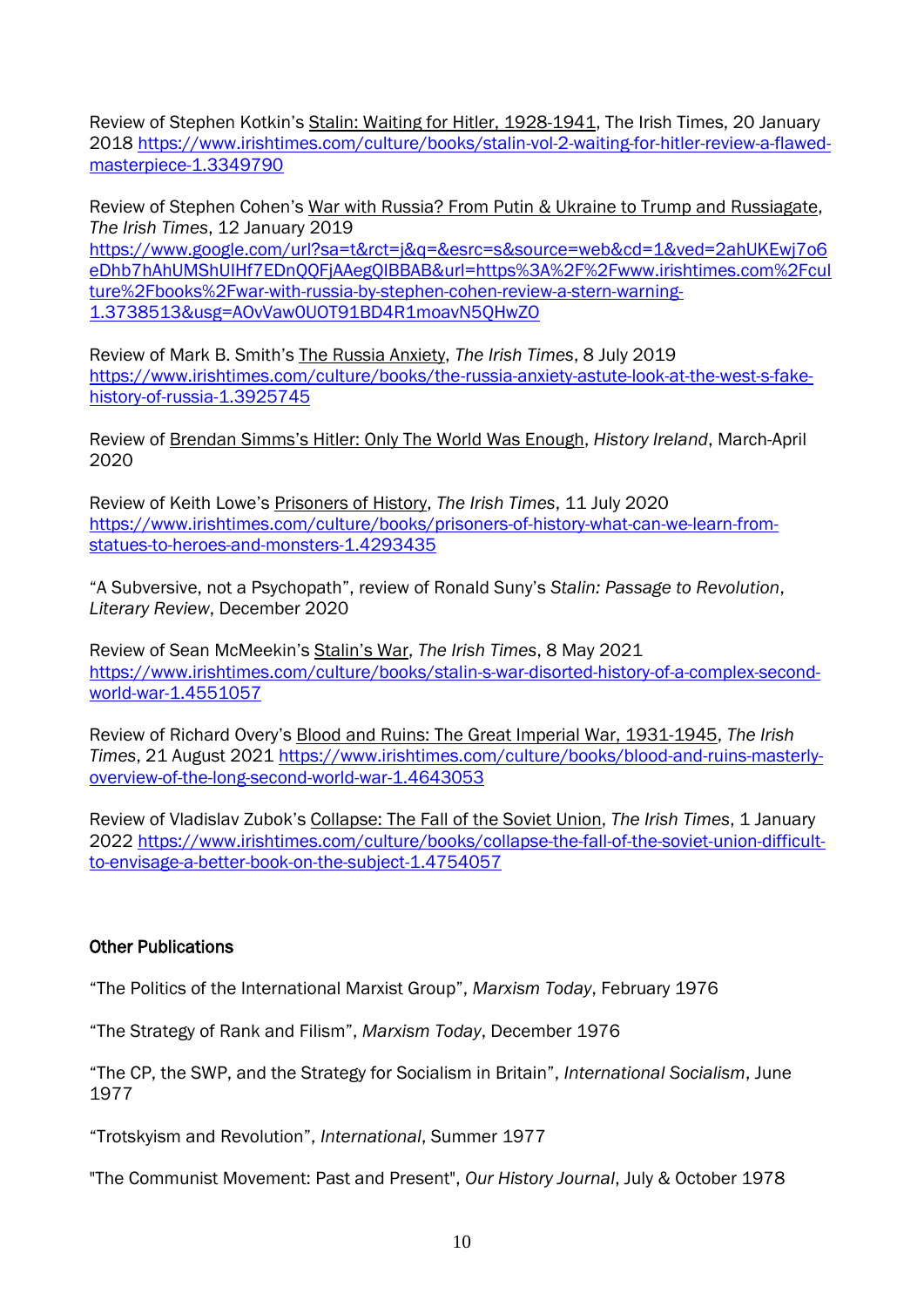pp.1-4, 4-8.

"To Appease or to Oppose: The Nazi-Soviet Pact, *Comment*, 18August 1979 pp.261-263.

"Het Karakter van de Sovjet-Staat", *Oost Europa Verkenningen*, December 1978 pp.44-47.

"Digging for Labour's Victory?", *Comment*, 28 April 1979 pp.139-140.

*Politics & Power One: New Perspectives on Socialist Politics*, RKP: London 1980 (co-editor)

*Politics & Power Two: Problems in Labour Politics*, RKP: London 1980 (co-editor)

*Politics & Power Three: Sexual Politics, Feminism and Socialism*, RKP: London 1981 (co-editor)

*Politics & Power Four: Law, Justice and Politics*, RKP: London 1982 (co-editor)

"Lasting Lessons in Victory Unity", *Focus*, May 1985.

"Landmarks of Soviet History, *Sunday Times*, 8 November 1987.

"The charming and disarming Mikhail Gorbachev", *Irish Independent*, 7 April 1989.

"Past imperfect", *Pravda International*, April 1989.

"People power steals summit", *Irish Independent*, 17 May 1989.

"New proof of secret pact between Hitler and Stalin", *The Guardian*, 12 June 1989.

"Striking at the heart of Gorbymania", *Irish Independent*, 17 July 1989/

"Pact of Lies", *The Yorkshire Post*, 10 August 1989.

"The War on All Fronts", *The Times Higher Education Supplement*, 18 August 1989.

"The Pact that Killed the Peace", *The Scotsman*, 22 August 1989.

"In league with disaster", *7 Days*, 26 August 1989.

"New-thinking historians rethink August 1939", *Soviet Weekly*, 2 September 1989.

"Demos threaten Gorbachev Reforms", *Irish Independent*, 31 October 1989

"Speed of the falling dominoes astonishes Moscow" *Irish Independent*, 25 November 1989.

"Red ruler's bloody lust for power", *Irish Independent*, 19 December 1989.

"Despot falls back on messengers of death", *Irish Independent*, 22 December 1989.

"It's make-or-break year for Man of the Decade", *Irish Independent*, 6 January 1990.

Bloody pogroms", *Irish Independent*, 16 January 1990.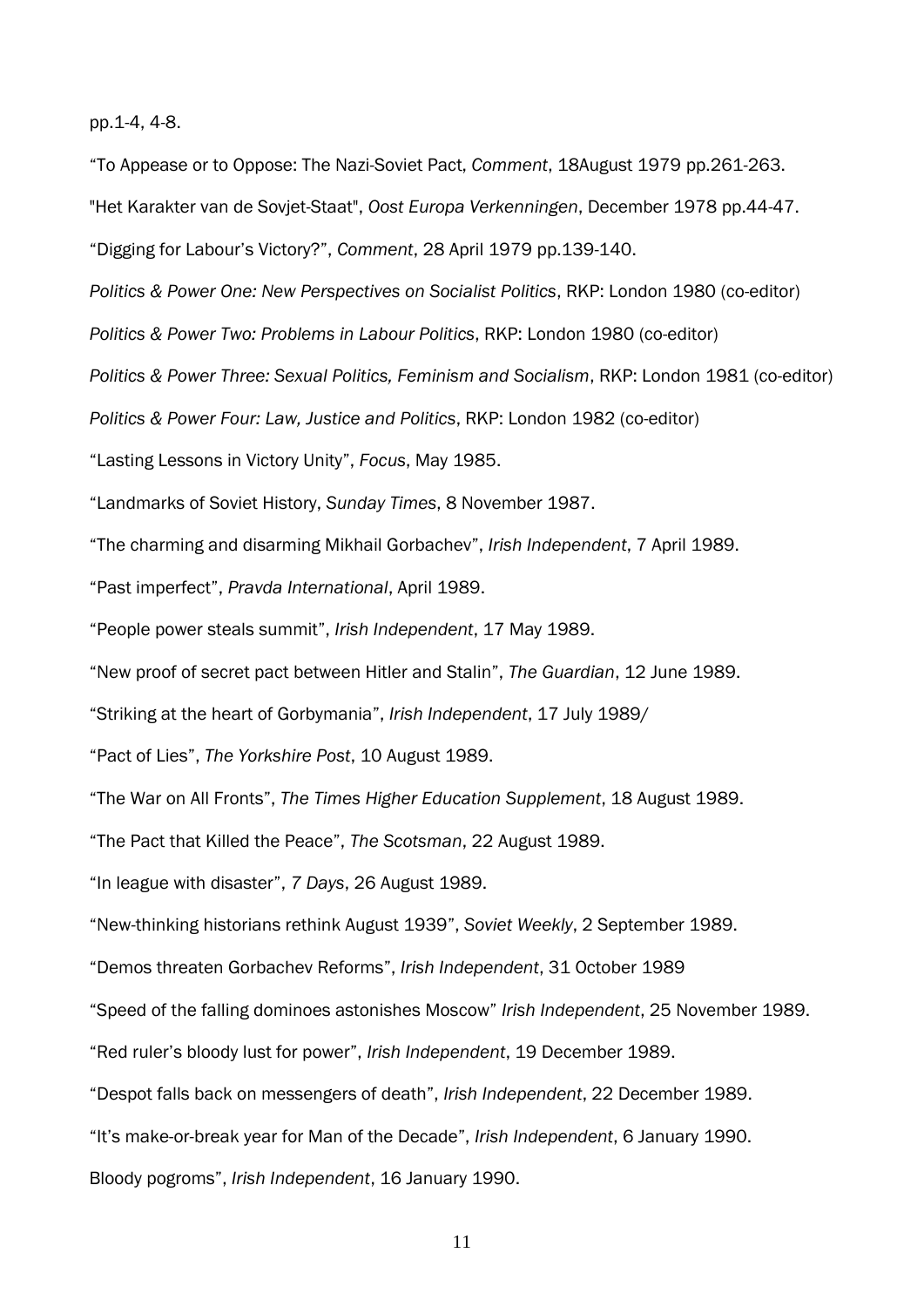"Article 6 abolition start of long road", *The Guardian*, 6 February 1990.

"Crack in the USSR: Lithuania votes for freedom", *Irish Independent*, 12 March 1990.

"Army see 'Red' over speedy reforms", *Irish Independent*, 4 May 1990.

"Troubled times ahead as Gorbachev faces flak in the USSR", *Irish Independent*, 30 May 1990.

"Flying into the eye of a Russian storm", *Irish Independent*, 4 June 1990.

"Peace looming in Baltic-Moscow rift", *Irish Independent*, 20 June 1990.

"Delivering the goods", *The Guardian*, 31 July 1990.

"Missed Opportunities in 1939? The Nazi-Soviet Pact Reconsidered", *Our History Journal*, November 1990 pp.8-11.

"The day Hitler unleashed history's biggest invasion", *Western Mail*, 22 June 1991.

"Baltic bloodshed revives cold war attitudes", *Changes*, 2 February 1991.

"Soviets' Middle East peace aims", *Changes*, 2 March 1991.

"Gorbachev's power-sharing deal depends on Yeltsin 'playing ball', *Changes*, 25 June 1991.

"Stalin's Terror? New Interpretations", *Modern History Review*, April 1995 pp.18-20.

"Dev's phoney war", *The Cork Examiner*, 1 June 1995 [with B. Girvin].

"Stalin and the Cold War", *Europe-Asia Studies*, December 1997 pp.1526-1531.

"Geoffrey Elton and the Philosophy of History", *The Historian*, no.57, Spring 1998 pp.29-31.

"Defender of the Faith: Geoffrey Elton and the Philosophy of History", Chronicon, no.2, 1998 <http://www.ucc.ie/chronicon/elton.htm>

"The Forgotten Volunteers", *History Ireland*, March 1998 [with B. Girvin] pp.46-51. <https://www.historyireland.com/?s=Geoffrey+Roberts>

"On Soviet-German Relations: The Debate Continues", *Europe-Asia Studies*, December 1998 pp.1471-1475.

"Starting the Cold War", *History Review*, December 2000 pp.9-14.

"The British Offer to End Partition, July 1940", *History Ireland*, March 2001 pp.5-6.

"From Nazi-Soviet Pact to War: Documenting German-Soviet Relations, 1939-1941", *History Review*, December 2001 pp.14-19.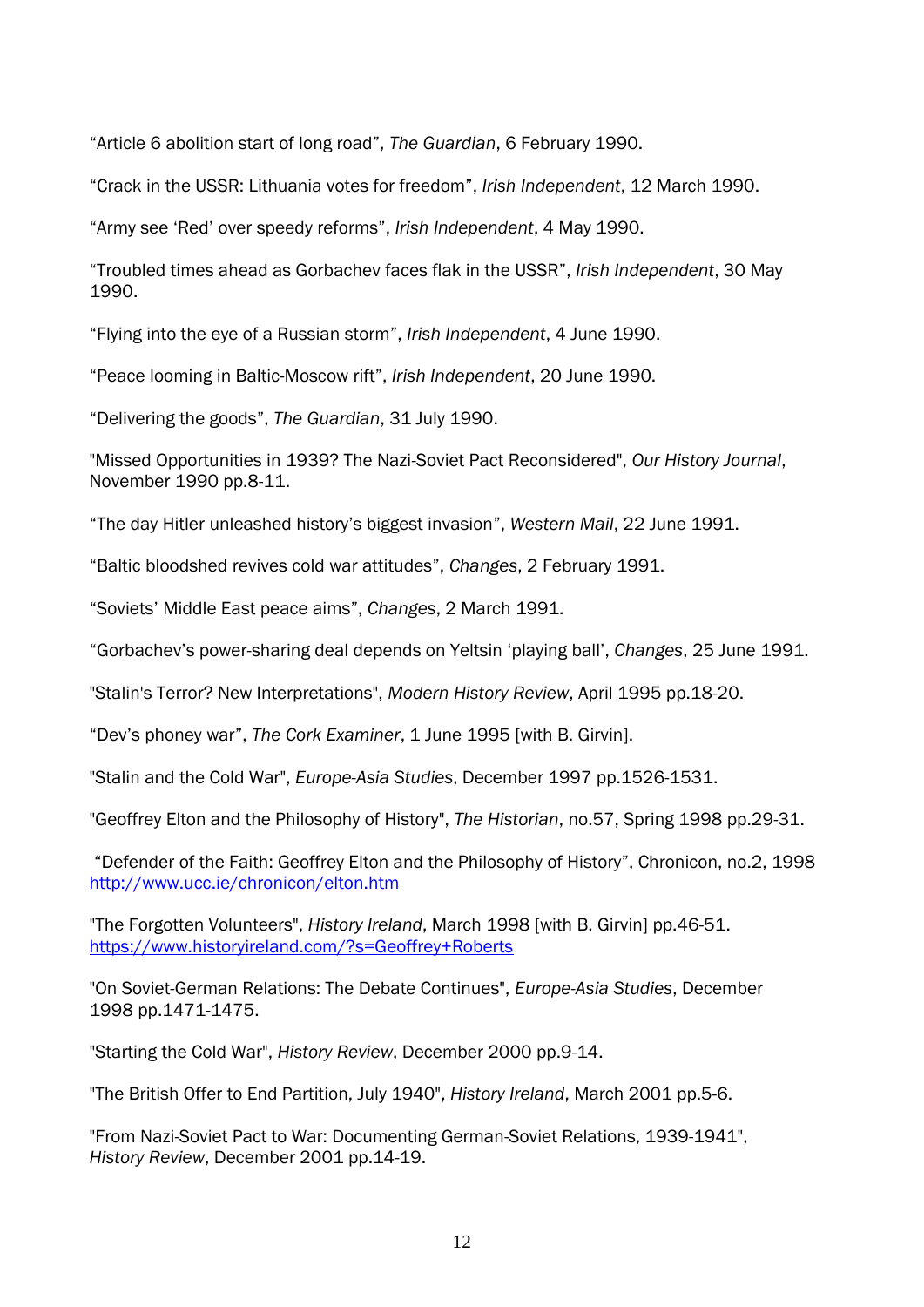"Beware Greek Gifts: The Churchill-Stalin "Percentages" Agreement of October 1944", March 2002<https://www.academia.edu/21832177/>

"Many Steppes to Stalingrad", *The Examiner*, November 2002.

"Victory on the Volga", *The Guardian*, 28 February 2003 <http://www.theguardian.com/world/2003/feb/28/russia.comment>

"Why Baghdad will not be a Stalingrad", *History News Service*, March 2003.

"National survival not at stake in battle for Baghdad", *Sunday Independent*, 30 March 2003.

"Gory Days", *Irish Examiner*, 8 May 2003.

"Josef Stalin", *History Review*, December 2003 pp,47-49.

"Stalingrad", *History Review*, December 2004 pp.36-38.

"Persecution, deportation and total annihilation", *Irish Examiner*, 30 January 2005.

"History turns page on Hitler's demented vision", *The Irish Examiner*, 6 May 2005.

"Neutrality Left Ireland isolated in a Just War", *The Irish Times*, 24 June 2004 [http://www.irishtimes.com/opinion/neutrality-left-ireland-isolated-in-a-just-war-1.1146285.](http://www.irishtimes.com/opinion/neutrality-left-ireland-isolated-in-a-just-war-1.1146285)

"The UN: Back to the Future?", *History News Service*, June 2005.

"Stalingrad" in *The Australian* magazine supplement, special series on the 6oth anniversary of the end of World War II, August 2005.

"Reflections on the 60th Anniversary of the End of the Second World War", *SCRSS Information Digest*, Summer 2005 pp.1-2.

"For Your Eyes Only: Inside the Russian Archives", *Research Journal*, January 2006 pp.17-19.

"Interview with Frontpagemag.com about *Stalin's Wars*", 12 February 2007 [http://www.frontpagemag.com/articles/Read.aspx?GUID=FAAF32DB-2F4E-47A7-8A8A-](http://www.frontpagemag.com/articles/Read.aspx?GUID=FAAF32DB-2F4E-47A7-8A8A-F22D1E03A880)[F22D1E03A880.](http://www.frontpagemag.com/articles/Read.aspx?GUID=FAAF32DB-2F4E-47A7-8A8A-F22D1E03A880)

"Why Roosevelt was Right About Stalin", *History News Network*, 19 March 2007 [http://historynewsnetwork.org/article/36194.](http://historynewsnetwork.org/article/36194)

"H-Diplo Roundtable on Stalin's Wars: Author's Reply", 22 July 2007, [http://www.h-net.org/%7Ediplo/roundtables/PDF/StalinsWars-Roundtable.pdf,](http://www.h-net.org/~diplo/roundtables/PDF/StalinsWars-Roundtable.pdf) pp.29-33.

"Report and Retort: Man of Steel, Re-Forged, *The National Interest*, 5 September 2007, www.

Defensor da fe: Geoffrey Elton e a Filosofia da Histoira", *Em Tempo de Historias*, Departamento de Historia, Universidade de Brasilia, no.11, 2007 pp.6-12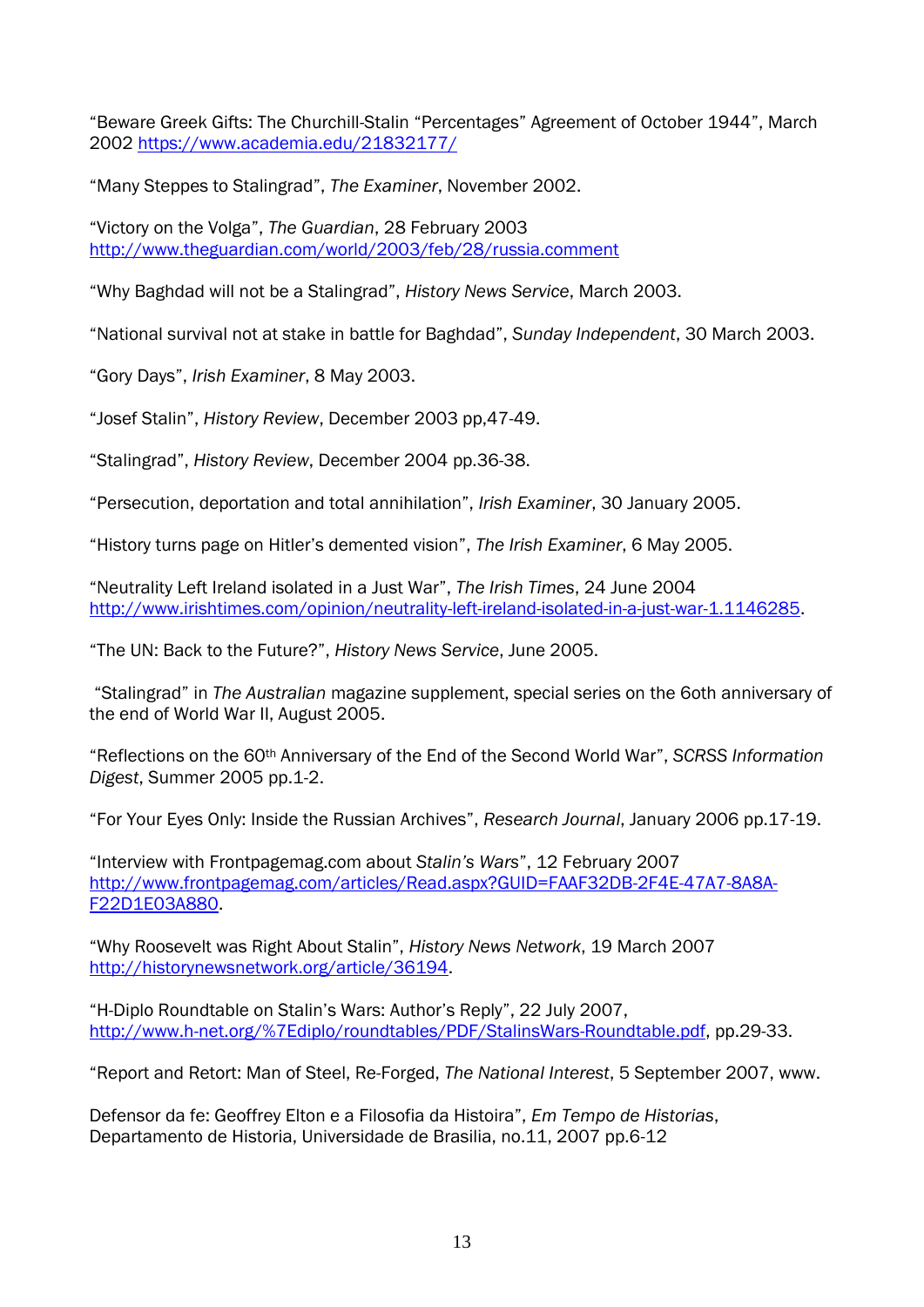"Stalin's Victory? The Soviet Union and World War 11", *History Ireland*, January/February 2008 pp.42-48. [https://www.historyireland.com/20th-century-contemporary-history/stalins-victory](https://www.historyireland.com/20th-century-contemporary-history/stalins-victory-the-soviet-union-and-world-war-ii/)[the-soviet-union-and-world-war-ii/](https://www.historyireland.com/20th-century-contemporary-history/stalins-victory-the-soviet-union-and-world-war-ii/)

"Malenkov on the German Question, 2 June 1953", Cold War International History Project e-Dossier no.15, February 2008, [http://www.wilsoncenter.org/index.cfm?topic\\_id=1409&fuseaction=topics.publications&doc\\_i](http://www.wilsoncenter.org/index.cfm?topic_id=1409&fuseaction=topics.publications&doc_id=378211&group_id=13349) [d=378211&group\\_id=13349.](http://www.wilsoncenter.org/index.cfm?topic_id=1409&fuseaction=topics.publications&doc_id=378211&group_id=13349)

"The Nazi-Soviet Pact Reconsidered", SCRSS Digest, Autumn 2009 pp.1-4 <http://www.scrss.org.uk/Documents/SCRSSDigestAutumn2009.pdf>

"Stalin's Wars: An Interview with Professor Geoffrey Roberts (by Aaron Leonard)", History News Network, July 2009 (also published in Russian and other languages), [http://hnn.us/articles/93055.html\)](http://hnn.us/articles/93055.html).

"Architect of Disaster? Zhukov and 22 June 1941, *SCRSS Digest*, summer 2011, [http://www.scrss.org.uk/Documents/SCRSSDigestSummer2011.pdf.](http://www.scrss.org.uk/Documents/SCRSSDigestSummer2011.pdf)

"Molotov's Proposal that the USSR Join NATO, March 1954, Cold War International History Project e-Dossier no.27, December 2011 [http://www.wilsoncenter.org/publication/e-dossier](http://www.wilsoncenter.org/publication/e-dossier-no-27-molotovs-proposal-the-ussr-join-nato-march-1954)[no-27-molotovs-proposal-the-ussr-join-nato-march-1954.](http://www.wilsoncenter.org/publication/e-dossier-no-27-molotovs-proposal-the-ussr-join-nato-march-1954)

"Russia's Architect of Victory" Interview with Aaron Leonard about *Stalin's General; The Life of Georgy Zhukov*, July 2012<https://historynewsnetwork.org/article/147155> [http://hnn.us/articles/russias-architect-victory-interview-geoffrey-roberts-georgy-zhukov.](http://hnn.us/articles/russias-architect-victory-interview-geoffrey-roberts-georgy-zhukov)

"Reply to H-Diplo Roundtable on Molotov: Stalin's Cold Warrior", vol.14, no.28, April 2013 [http://h-diplo.org/roundtables/PDF/Roundtable-XIV-28.pdf.](http://h-diplo.org/roundtables/PDF/Roundtable-XIV-28.pdf)

"Last Men Standing", *The Irish Examiner*, 22 June 2011 [http://www.irishexaminer.com/viewpoints/analysis/last-men-standing-158520.html.](http://www.irishexaminer.com/viewpoints/analysis/last-men-standing-158520.html)

"A Fallen Empire", *The Irish Examiner*, 22 December 2011 [http://www.irishexaminer.com/viewpoints/analysis/a-fallen-empire-177938.html#!](http://www.irishexaminer.com/viewpoints/analysis/a-fallen-empire-177938.html).

"General Lives on in Russian Consciousness", *The Irish Examiner*, 18 August 2012 [http://www.irishexaminer.com/lifestyle/features/humaninterest/general-lives-on-in-russian](http://www.irishexaminer.com/lifestyle/features/humaninterest/general-lives-on-in-russian-consciousness-204514.html)[consciousness-204514.html.](http://www.irishexaminer.com/lifestyle/features/humaninterest/general-lives-on-in-russian-consciousness-204514.html)

"The Battle of Stalingrad 70 Years On", *The Irish Examiner*, 2 February 2013 [http://www.irishexaminer.com/lifestyle/features/weekend-big-read-70-years-on--the-battle-of](http://www.irishexaminer.com/lifestyle/features/weekend-big-read-70-years-on--the-battle-of-stalingrad-221411.html)[stalingrad-221411.html.](http://www.irishexaminer.com/lifestyle/features/weekend-big-read-70-years-on--the-battle-of-stalingrad-221411.html)

"Stalin's Personal Library", SCRSS Digest, Spring 2013, [http://www.scrss.org.uk/publications.htm#2013.](http://www.scrss.org.uk/publications.htm#2013)

"Ukraine – A Burning Divided", *The Irish Examiner*, 1 March 2014 [http://www.irishexaminer.com/lifestyle/features/ukraine--a-burning-divide-260462.html.](http://www.irishexaminer.com/lifestyle/features/ukraine--a-burning-divide-260462.html)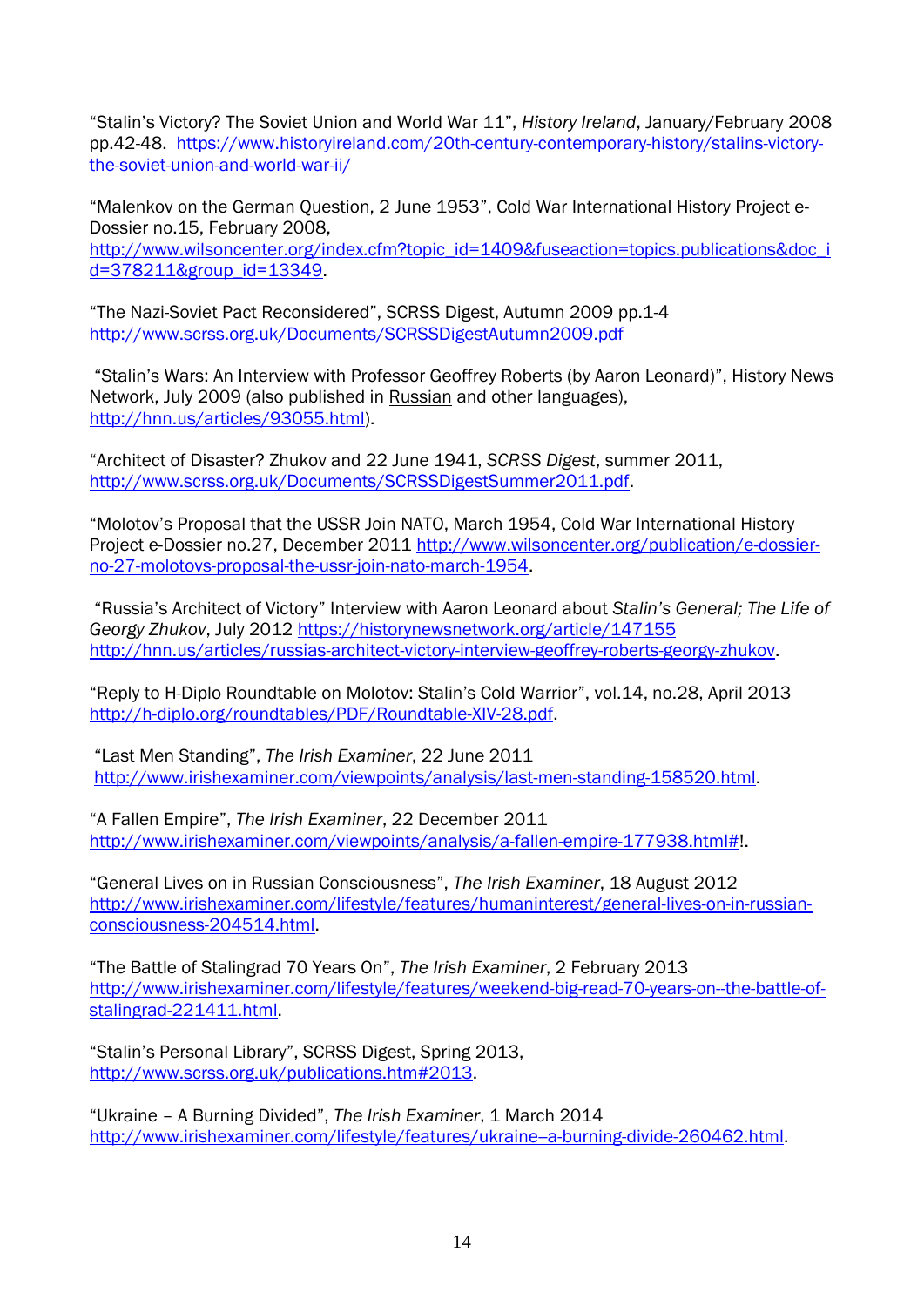"What Would George Kennan Say about the Ukrainian Crisis?", History News Network, 25 May 2014

[http://historynewsnetwork.org/article/155725.](http://historynewsnetwork.org/article/155725)

"The Beginning of the Nazis' End, *The Irish Examiner*, 6 June 2014 [http://www.irishexaminer.com/ireland/thousands-mark-70-years-since-d-day-invasion-](http://www.irishexaminer.com/ireland/thousands-mark-70-years-since-d-day-invasion-271171.html)[271171.html.](http://www.irishexaminer.com/ireland/thousands-mark-70-years-since-d-day-invasion-271171.html)

Interview with Polish *Newsweek* about the Polish edition of *Stalin's General*, 26 June 2014.

"In Just two months, 200,000 Warsaw citizens were dead", *The Irish Examiner*, 15 August 2014 [http://www.irishexaminer.com/viewpoints/analysis/in-just-two-months-200000-warsaw](http://www.irishexaminer.com/viewpoints/analysis/in-just-two-months-200000-warsaw-citizens-were-dead-280702.html)[citizens-were-dead-280702.html.](http://www.irishexaminer.com/viewpoints/analysis/in-just-two-months-200000-warsaw-citizens-were-dead-280702.html)

"Guide to Fond 558, Opis' 3: Stalin's Library", *The Stalin Digital Archive*, December 2014.

"Russia's Pivotal Role in Ending the Holocaust", *The Irish Examiner*, 30 January 2015 [http://www.irishexaminer.com/viewpoints/analysis/russias-pivotal-role-in-ending-holocaust-](http://www.irishexaminer.com/viewpoints/analysis/russias-pivotal-role-in-ending-holocaust-309716.html)[309716.html](http://www.irishexaminer.com/viewpoints/analysis/russias-pivotal-role-in-ending-holocaust-309716.html) (published in French as "L'Armée Rouge à mis fin à l'holocauste et au nazisme" [http://www.librairie-tropiques.fr/2015/02/l-armee-rouge-a-mis-fin-a-l-holocauste-et-au](http://www.librairie-tropiques.fr/2015/02/l-armee-rouge-a-mis-fin-a-l-holocauste-et-au-nazisme.html)[nazisme.html\)](http://www.librairie-tropiques.fr/2015/02/l-armee-rouge-a-mis-fin-a-l-holocauste-et-au-nazisme.html).

"Kak Nachat' Kholodnuyu Voinu", interview with Radio Svoboda, March 2015 [http://www.svoboda.org/content/article/26860652.html.](http://www.svoboda.org/content/article/26860652.html)

"Out of the Rubble: How WWII shaped modern Western relations with Russia", *The Irish Examiner*, 2 May 2015 [http://www.irishexaminer.com/lifestyle/features/the-long-read-how](http://www.irishexaminer.com/lifestyle/features/the-long-read-how-wwii-shaped-modern-western-relations-with-russia-328243.html)[wwii-shaped-modern-western-relations-with-russia-328243.html](http://www.irishexaminer.com/lifestyle/features/the-long-read-how-wwii-shaped-modern-western-relations-with-russia-328243.html) (published in French as "De Quoi Le 9 Mai Est-Il Le Nom Liberation"[http://www.librairie-tropiques.fr/2015/05/de-quoi-le-9](http://www.librairie-tropiques.fr/2015/05/de-quoi-le-9-mai-est-il-le-nom.html) [mai-est-il-le-nom.html\)](http://www.librairie-tropiques.fr/2015/05/de-quoi-le-9-mai-est-il-le-nom.html).

"Fallout from the First Nuclear Attack Lingers", *The Irish Examiner*, 5 August 2015 [http://www.irishexaminer.com/viewpoints/analysis/fallout-from-first-nuclear-attack-lingers-](http://www.irishexaminer.com/viewpoints/analysis/fallout-from-first-nuclear-attack-lingers-346278.html)[346278.html](http://www.irishexaminer.com/viewpoints/analysis/fallout-from-first-nuclear-attack-lingers-346278.html)

"In service to their country: Moving tales of Irishmen who fought in WWII", *The Irish Examiner*, 29 August 2015 [http://www.irishexaminer.com/lifestyle/features/in-service-to-their-country](http://www.irishexaminer.com/lifestyle/features/in-service-to-their-country-moving-tales-of-irishmen-who-fought-in-wwii-350818.html)[moving-tales-of-irishmen-who-fought-in-wwii-350818.html.](http://www.irishexaminer.com/lifestyle/features/in-service-to-their-country-moving-tales-of-irishmen-who-fought-in-wwii-350818.html)

"When the Iron Curtain Came Down", *The Irish Examiner*, 5 March 2016 [http://www.irishexaminer.com/viewpoints/analysis/when-the-iron-curtain-came-down-](http://www.irishexaminer.com/viewpoints/analysis/when-the-iron-curtain-came-down-385741.html)[385741.html](http://www.irishexaminer.com/viewpoints/analysis/when-the-iron-curtain-came-down-385741.html)

"Russia's military have learned lessons from failures to become a proven power", *The Irish Examiner*, 11 June 2016 [http://www.irishexaminer.com/viewpoints/analysis/russias-military](http://www.irishexaminer.com/viewpoints/analysis/russias-military-have-learned-lessons-from-failures-to-become-a-proven-power-404299.html)[have-learned-lessons-from-failures-to-become-a-proven-power-404299.html](http://www.irishexaminer.com/viewpoints/analysis/russias-military-have-learned-lessons-from-failures-to-become-a-proven-power-404299.html)

"Operation Barbarossa: the 75th Anniversary of the Nazi Invasion of the Soviet Union", *Russia Insider*, 19 June 2016 (also published in French and Portuguese)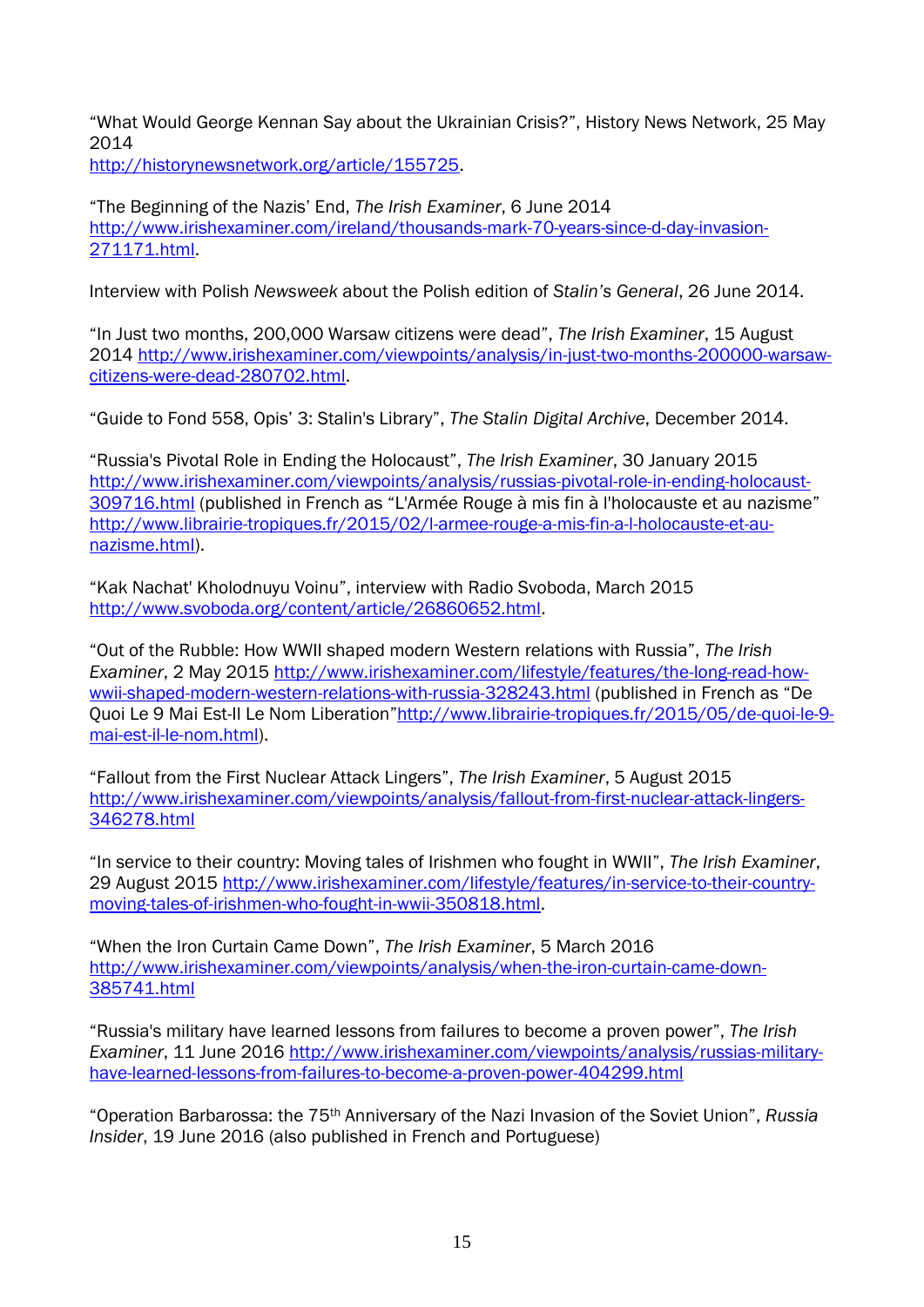"Vernichtungskrieg", *junge Welt*, 21 June 2016 [http://www.jungewelt.de/2016/06-](http://www.jungewelt.de/2016/06-21/002.php) [21/002.php](http://www.jungewelt.de/2016/06-21/002.php)

"Joseph Stalin: Bloody tyrant and bookworm", *The Irish Times*, 20 September 2016 [http://www.irishtimes.com/culture/books/joseph-stalin-bloody-tyrant-and-bookworm-](http://www.irishtimes.com/culture/books/joseph-stalin-bloody-tyrant-and-bookworm-1.2798051)[1.2798051](http://www.irishtimes.com/culture/books/joseph-stalin-bloody-tyrant-and-bookworm-1.2798051)

"Leadership could have saved the Hungarian revolution", *The Irish Examiner*, 4 November 2016 [http://www.irishexaminer.com/viewpoints/analysis/leadership-could-have-saved-the](http://www.irishexaminer.com/viewpoints/analysis/leadership-could-have-saved-the-hungarian-revolution-428919.html)[hungarian-revolution-428919.html](http://www.irishexaminer.com/viewpoints/analysis/leadership-could-have-saved-the-hungarian-revolution-428919.html)

"75 years after Pearl Harbour, the consequences are still being dealt with", *The Irish Examiner*, 3 December 2016 [http://www.irishexaminer.com/lifestyle/features/75-years-after-pearl](http://www.irishexaminer.com/lifestyle/features/75-years-after-pearl-harbour-the-consequences-are-still-being-dealt-with-433470.html)[harbour-the-consequences-are-still-being-dealt-with-433470.html](http://www.irishexaminer.com/lifestyle/features/75-years-after-pearl-harbour-the-consequences-are-still-being-dealt-with-433470.html)

"Russian Revolution's centenary is ex-communist, Vladimir Putin's dilemma", *The Irish Examiner*, 10 March 2017 [http://www.irishexaminer.com/viewpoints/analysis/russian](http://www.irishexaminer.com/viewpoints/analysis/russian-revolutions-centenary-is-ex-communist-vladimir-putins-dilemma-444832.html)[revolutions-centenary-is-ex-communist-vladimir-putins-dilemma-444832.html](http://www.irishexaminer.com/viewpoints/analysis/russian-revolutions-centenary-is-ex-communist-vladimir-putins-dilemma-444832.html)

"Revolution had radical global ramifications", *The Irish Examiner*, 3 November 2017 [https://www.irishexaminer.com/analysis/russian-revolution-had-radical-global-ramifications-](https://www.irishexaminer.com/analysis/russian-revolution-had-radical-global-ramifications-462119.html)[462119.html](https://www.irishexaminer.com/analysis/russian-revolution-had-radical-global-ramifications-462119.html)

"Am Wendepunkt: Vor 75 Jahren startete die Rote Armee in Stalingrad die »Operation Uranus«. Sie führte zur Einkesselung der deutschen Truppen in der Stadt an der Wolga", junge Welt, 23 November 2017 [https://www.jungewelt.de/loginFailed.php?ref=/artikel/322313.am](https://www.jungewelt.de/loginFailed.php?ref=/artikel/322313.am-wendepunkt.html)[wendepunkt.html](https://www.jungewelt.de/loginFailed.php?ref=/artikel/322313.am-wendepunkt.html)

"A dangerous game of diplomatic musical chairs", RTE Brainstorm, 29 March 2018 [https://www.rte.ie/brainstorm/2018/0329/950856-a-dangerous-game-of-diplomatic-musical](https://www.rte.ie/brainstorm/2018/0329/950856-a-dangerous-game-of-diplomatic-musical-chairs/)[chairs/](https://www.rte.ie/brainstorm/2018/0329/950856-a-dangerous-game-of-diplomatic-musical-chairs/)

"Hitler ile Stalin'in Kanli Ringi", *Derin Tarih*, April 2018

"Stalin, Trump and the Politics of Narcissism", ISSY Policy Series, 29 June 2018, [https://networks.h-net.org/node/28443/discussions/1983126/issf-policy-series-stalin-trump](https://networks.h-net.org/node/28443/discussions/1983126/issf-policy-series-stalin-trump-and-politics-narcissism-response)[and-politics-narcissism-response](https://networks.h-net.org/node/28443/discussions/1983126/issf-policy-series-stalin-trump-and-politics-narcissism-response)

"Has Russia always played by its own rules?", *BBC World Histories*, June/July 2018

"Trump Didn't Betray America: He Wants to Restore the Old US-Russia Alliance" Fortune.com, 19 July 2018 [https://fortune.com/2018/07/19/trump-didnt-betray-america-he-wants-to](https://fortune.com/2018/07/19/trump-didnt-betray-america-he-wants-to-restore-the-old-u-s-russia-alliance/)[restore-the-old-u-s-russia-alliance/](https://fortune.com/2018/07/19/trump-didnt-betray-america-he-wants-to-restore-the-old-u-s-russia-alliance/)

"The long-term failure of the Prague Spring". *The Irish Examiner*, 20 August 2018 [https://www.irishexaminer.com/breakingnews/views/analysis/the-long-term-failure-of-the](https://www.irishexaminer.com/breakingnews/views/analysis/the-long-term-failure-of-the-prague-spring-863184.html)[prague-spring-863184.html](https://www.irishexaminer.com/breakingnews/views/analysis/the-long-term-failure-of-the-prague-spring-863184.html) (published in French as Un Printemps à Prague [http://www.librairie-tropiques.fr/2018/08/les-devoirs-de-vacances-de-la-librairie-tropiques-2-](http://www.librairie-tropiques.fr/2018/08/les-devoirs-de-vacances-de-la-librairie-tropiques-2-1968-la-lecon-de-prague.html) [1968-la-lecon-de-prague.html](http://www.librairie-tropiques.fr/2018/08/les-devoirs-de-vacances-de-la-librairie-tropiques-2-1968-la-lecon-de-prague.html)

"The Nazi-Soviet Pact" *Modern History Review*, September 2018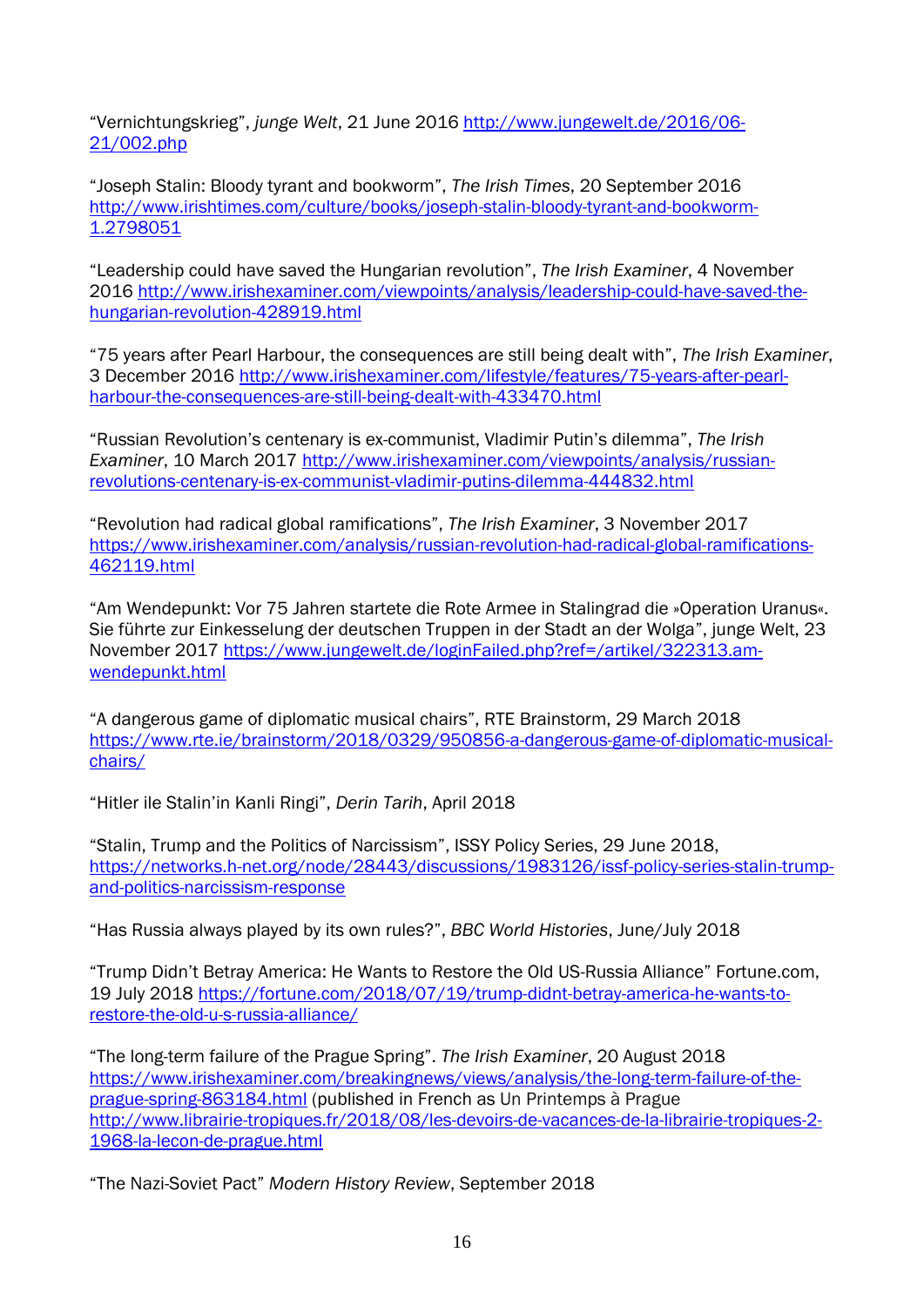*"When appeasement led to dishonour",* The Irish Examiner*, 3 October 2018 [https://www.irishexaminer.com/breakingnews/views/analysis/when-appeasement-led-to](https://www.irishexaminer.com/breakingnews/views/analysis/when-appeasement-led-to-dishonour-873111.html#.W7Rs9WcVQNg.twitter)[dishonour-873111.html#.W7Rs9WcVQNg.twitter](https://www.irishexaminer.com/breakingnews/views/analysis/when-appeasement-led-to-dishonour-873111.html#.W7Rs9WcVQNg.twitter) (published in French as ["Quand l'apaisement](http://www.librairie-tropiques.fr/2018/10/de-munich-a-bruxelles-quand-l-apaisement-mene-au-deshonneur-par-geoffrey-robets.html)  [mène au déshonneur" par Geoffrey Roberts](http://www.librairie-tropiques.fr/2018/10/de-munich-a-bruxelles-quand-l-apaisement-mene-au-deshonneur-par-geoffrey-robets.html)* [http://www.librairie-tropiques.fr/2018/10/de-munich-a-bruxelles-quand-l-apaisement-mene](http://www.librairie-tropiques.fr/2018/10/de-munich-a-bruxelles-quand-l-apaisement-mene-au-deshonneur-par-geoffrey-robets.html)[au-deshonneur-par-geoffrey-robets.html](http://www.librairie-tropiques.fr/2018/10/de-munich-a-bruxelles-quand-l-apaisement-mene-au-deshonneur-par-geoffrey-robets.html)

"Churchill and Stalin: Comrades in Arms," *SCRSS Digest*, Spring 2019 [http://www.scrss.org.uk/Documents/SCRSSDigest\\_1Spring2019.pdf](http://www.scrss.org.uk/Documents/SCRSSDigest_1Spring2019.pdf)

"La biblioteca, el ultimo secreto de Stalin", interview with *Pagina12*, 4 August 2019 <https://www.pagina12.com.ar/209980-el-ultimo-secreto-de-stalin>

"Ribbentropp-Molotow-Pakt: Atempause", *junge Welt*, 23 August 2019

"Churchill and Stalin: Comrades-in-Arms during World War Two", *History News Network*, 3 November 2019 <https://historynewsnetwork.org/article/173471>

"Fall of the Berlin Wall: Discontent is evident once again, 30 years on", *The Irish Examiner*, 4 November 2019 [https://www.irishexaminer.com/breakingnews/views/analysis/fall-of-berlin](https://www.irishexaminer.com/breakingnews/views/analysis/fall-of-berlin-wall-discontent-is-evident-once-again-30-years-on-961589.html)[wall-discontent-is-evident-once-again-30-years-on-961589.html](https://www.irishexaminer.com/breakingnews/views/analysis/fall-of-berlin-wall-discontent-is-evident-once-again-30-years-on-961589.html)

"Untold Story of Unlikely WW11 Alliance between Churchill and Stalin", Interview with *Sputnik News*, 10 November 2019 [https://sputniknews.com/analysis/201911101077273359](https://sputniknews.com/analysis/201911101077273359-comrades-in-arms-book-tells-untold-story-of-unlikely-wwii-alliance-between-stalin-and-churchill/) [comrades-in-arms-book-tells-untold-story-of-unlikely-wwii-alliance-between-stalin-and-churchill/](https://sputniknews.com/analysis/201911101077273359-comrades-in-arms-book-tells-untold-story-of-unlikely-wwii-alliance-between-stalin-and-churchill/)

"Chute du mur de Berlin: 30 ans après, le mécontentement est manifeste", <http://www.librairie-tropiques.fr/2019/11/chute-du-mur-de-berlin-30-ans-apres.html>

"The consequences of so-called humanitarian interventions are invariably disastrous", *BBC World Histories*, December 2019

"Poles Apart: Putin, Poland and the Nazi-Soviet Pact", History News Network, 19 January 2020 <https://historynewsnetwork.org/article/174070> (in French: [http://www.librairie](http://www.librairie-tropiques.fr/2020/01/poutine-la-pologne-et-le-pacte-germano-sovietique-par-geoffrey-roberts.html)[tropiques.fr/2020/01/poutine-la-pologne-et-le-pacte-germano-sovietique-par-geoffrey](http://www.librairie-tropiques.fr/2020/01/poutine-la-pologne-et-le-pacte-germano-sovietique-par-geoffrey-roberts.html)[roberts.html;](http://www.librairie-tropiques.fr/2020/01/poutine-la-pologne-et-le-pacte-germano-sovietique-par-geoffrey-roberts.html) in Russian: [https://inosmi.ru/social/20200122/246662847.html\)](https://inosmi.ru/social/20200122/246662847.html)

"Churchill, Stalin and the Legacy of the Grand Alliance", Interview with Aaron J. Leonard, History News Network, March 2020 https://historynewsnetwork.org/article/174572

"The British Communist School of Scholarship", H-Diplo Essay Series on Learning the Scholar's Craft: Essay 219, 21 April 2021<https://issforum.org/essays/PDF/E219.pdf>

"75 years on let's hope the Covid-19 crisis re-energises global efforts to avoid war", *The Irish Examiner*, 9 May 2020

[https://www.irishexaminer.com/breakingnews/views/analysis/geoffrey-roberts-75-years-on](https://www.irishexaminer.com/breakingnews/views/analysis/geoffrey-roberts-75-years-on-lets-hope-the-covid-19-crisis-re-energises-global-efforts-to-avoid-war-998436.html)[lets-hope-the-covid-19-crisis-re-energises-global-efforts-to-avoid-war-998436.html](https://www.irishexaminer.com/breakingnews/views/analysis/geoffrey-roberts-75-years-on-lets-hope-the-covid-19-crisis-re-energises-global-efforts-to-avoid-war-998436.html)

(in French: "Sur le 75e anniversaire de la Victoire dans la Grande Guerre Patriotique » <http://www.librairie-tropiques.fr/2020/05/de-quoi-la-victoire-fut-elle-le-nom.html>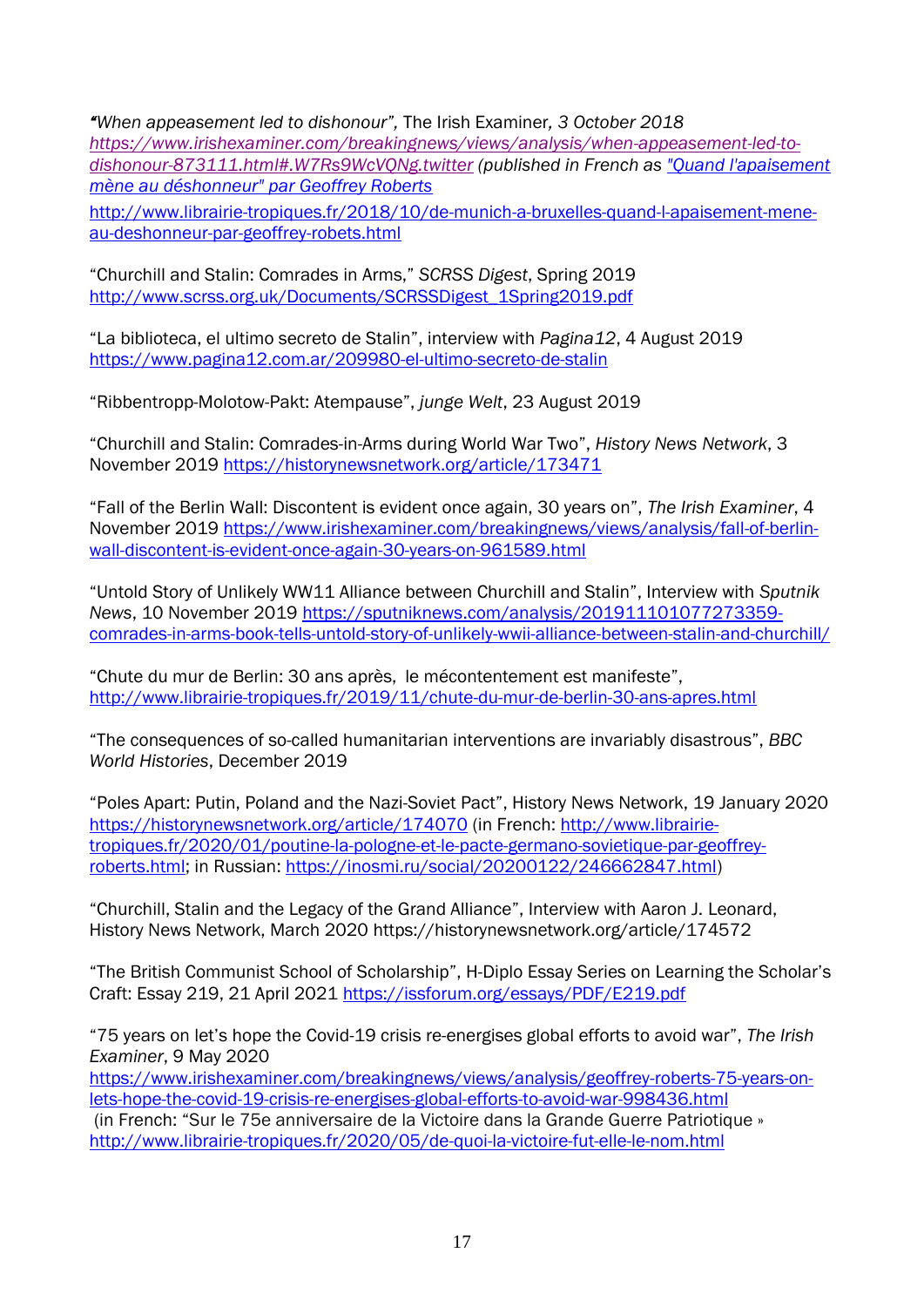"The Red army "tore the guts out of" the Nazi war machine", 8 May 2020, [https://cym.ie/2020/05/08/opinion-the-red-army-tore-the-guts-out-of-the-nazi-war-machine](https://cym.ie/2020/05/08/opinion-the-red-army-tore-the-guts-out-of-the-nazi-war-machine-by-professor-roberts/)[by-professor-roberts/](https://cym.ie/2020/05/08/opinion-the-red-army-tore-the-guts-out-of-the-nazi-war-machine-by-professor-roberts/)

"Nuremberg Trial not as righteous as hoped", *The Irish Examiner*, 20 November 2020 <https://www.pressreader.com/ireland/irish-examiner/20201120/281840056211425>

"Timothy Snyder and the Nazi-Soviet Pact", response to H-Diplo Roundtable Review of The Road to Unfreedom, 10 January 2021 [https://networks.h](https://networks.h-net.org/node/28443/discussions/7103462/response-h-diplo-roundtable-review-timothy-snyder’s-road)[net.org/node/28443/discussions/7103462/response-h-diplo-roundtable-review-timothy](https://networks.h-net.org/node/28443/discussions/7103462/response-h-diplo-roundtable-review-timothy-snyder’s-road)[snyder's](https://networks.h-net.org/node/28443/discussions/7103462/response-h-diplo-roundtable-review-timothy-snyder’s-road)-road

"Restraining Russia Through Friendship: Lessons from the 19th Century", *Responsible Statecraft*, 23 April 2021 [https://responsiblestatecraft.org/2021/04/23/restraining-russia](https://responsiblestatecraft.org/2021/04/23/restraining-russia-through-friendship-lessons-from-the-19th-century/)[through-friendship-lessons-from-the-19th-century/](https://responsiblestatecraft.org/2021/04/23/restraining-russia-through-friendship-lessons-from-the-19th-century/)

"Sans La Determination de Staline, L'Armee Rouge Aurait Sans Doute Predu La Guerre", Interview with *Geo Histoire*, May 2021

"The Treaty of Rapallo, 1922, *Modern History Review*, September 2021

"The Case for Non-Intervention in Belarus", *Responsible Statecraft*, 4 June 2021 <https://responsiblestatecraft.org/2021/06/04/the-case-for-non-intervention-in-belarus/>

"Is Russia playing the victim, or is the sense of impending siege justified?", *Responsible Statecraft*, 22 July 2021 [https://responsiblestatecraft.org/2021/07/22/russias-new-national](https://responsiblestatecraft.org/2021/07/22/russias-new-national-security-strategy-shows-a-besieged-mindset-and-a-pivot-to-the-east/)[security-strategy-shows-a-besieged-mindset-and-a-pivot-to-the-east/](https://responsiblestatecraft.org/2021/07/22/russias-new-national-security-strategy-shows-a-besieged-mindset-and-a-pivot-to-the-east/)

"What George Kennan can teach us about US-Russia relations" *Responsible Statecraft*, 25 October 2021, [https://responsiblestatecraft.org/2021/10/25/what-george-kennan-can-teach](https://responsiblestatecraft.org/2021/10/25/what-george-kennan-can-teach-us-about-us-russia-relations/)[us-about-us-russia-relations/](https://responsiblestatecraft.org/2021/10/25/what-george-kennan-can-teach-us-about-us-russia-relations/)

"Russians' regret over the passing of the USSR into history", The Irish Examiner, 27 December 2022<https://www.irishexaminer.com/opinion/commentanalysis/arid-40767711.html> (in French: "Les Russes regrettent aujourd'hui le moment soviétique de leur histoire" [http://www.librairie-tropiques.fr/2021/12/il-y-a-trente-ans-les-russes-decouvraient-le-monde](http://www.librairie-tropiques.fr/2021/12/il-y-a-trente-ans-les-russes-decouvraient-le-monde-d-apres.html?utm_source=_ob_email&utm_medium=_ob_notification&utm_campaign=_ob_pushmail)[d-](http://www.librairie-tropiques.fr/2021/12/il-y-a-trente-ans-les-russes-decouvraient-le-monde-d-apres.html?utm_source=_ob_email&utm_medium=_ob_notification&utm_campaign=_ob_pushmail)

[apres.html?utm\\_source=\\_ob\\_email&utm\\_medium=\\_ob\\_notification&utm\\_campaign=\\_ob\\_pus](http://www.librairie-tropiques.fr/2021/12/il-y-a-trente-ans-les-russes-decouvraient-le-monde-d-apres.html?utm_source=_ob_email&utm_medium=_ob_notification&utm_campaign=_ob_pushmail) [hmail](http://www.librairie-tropiques.fr/2021/12/il-y-a-trente-ans-les-russes-decouvraient-le-monde-d-apres.html?utm_source=_ob_email&utm_medium=_ob_notification&utm_campaign=_ob_pushmail)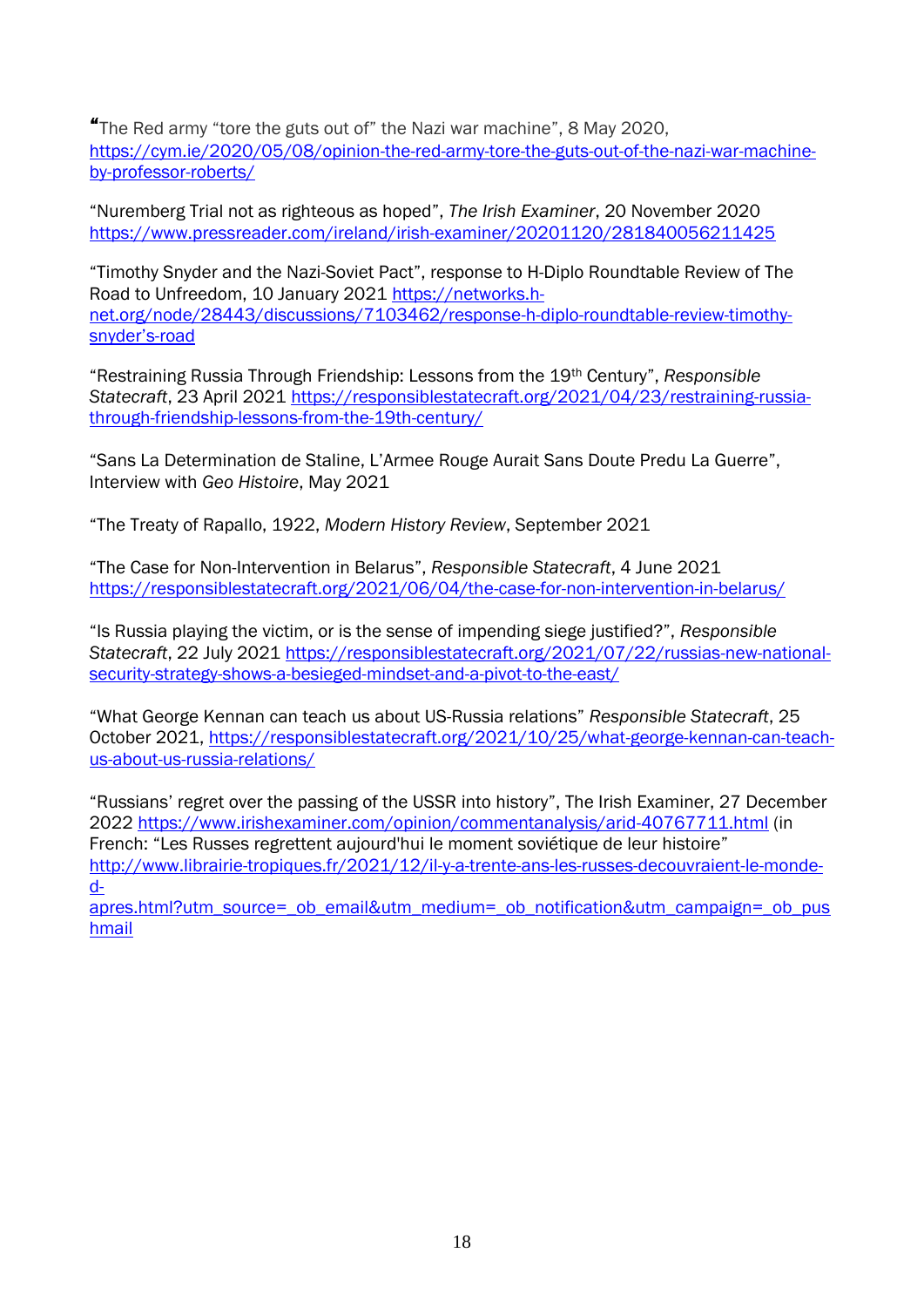#### CONFERENCES/SEMINARS/LECTURES

British International History Group Annual Conference, September 1993, paper on Moscow and the Marshall Plan

Conference on the History of British Communism, Manchester, January 1994, paper on the CPGB during World War II

Conference on The Soviet Union and the Outbreak of World War II, Russian Academy of Sciences, Moscow, January 1995, paper on Anglo-Soviet Relations, 1939-1941

2nd Pan-European Conference on International Relations, Paris, September 1995, paper on the triple alliance negotiations 1939

British International History Group Annual Conference, September 1995, paper on the triple alliance negotiations 1939

Department of Law, UCC, Interdisciplinary Seminar, January 1996, paper on The Philosophy of History and the Philosophy of Law

Seminar on Foreign and Security Policies of the Soviet Union in the Second World War, University of Konstanz, June 1996, paper on spheres of influence and Soviet foreign policy, 1939-1945

Conference on Spain in an International Context, UWE Bristol, July 1996, paper on Soviet foreign policy and the Spanish Civil War

British International History Group Annual Conference September 1996, paper on spheres of influence and Soviet foreign policy, 1939-1945

St. Antony's College, Oxford seminar series on German History, March 1997, paper on Soviet perspectives on the postwar treatment of Germany, 1941-1945

British International History Group Annual Conference, September 1997, paper on The Moscow Conference of Foreign Ministers, October 1943

Fondazion Giangiacomo Feltrinelli Conference on Russia in the Age of Wars, Cortona, October 1997, paper on The Fascist War Threat in Soviet Politics, 1933-1939

British International Studies Association Annual Conference, December 1997, paper on Ideology and the Origins of the Cold War

British International Studies Association Annual Conference, December 1998, paper on the failure of crisis management in 1914

Centre for Russian and East European Studies, University of Birmingham, SIPS seminar series, January 1999, responding paper on Molotov and Soviet foreign policy in 1939

Conference on Operation Barbarossa, University of Tel Aviv, May 1999, paper on Soviet-German Relations, 1933-1941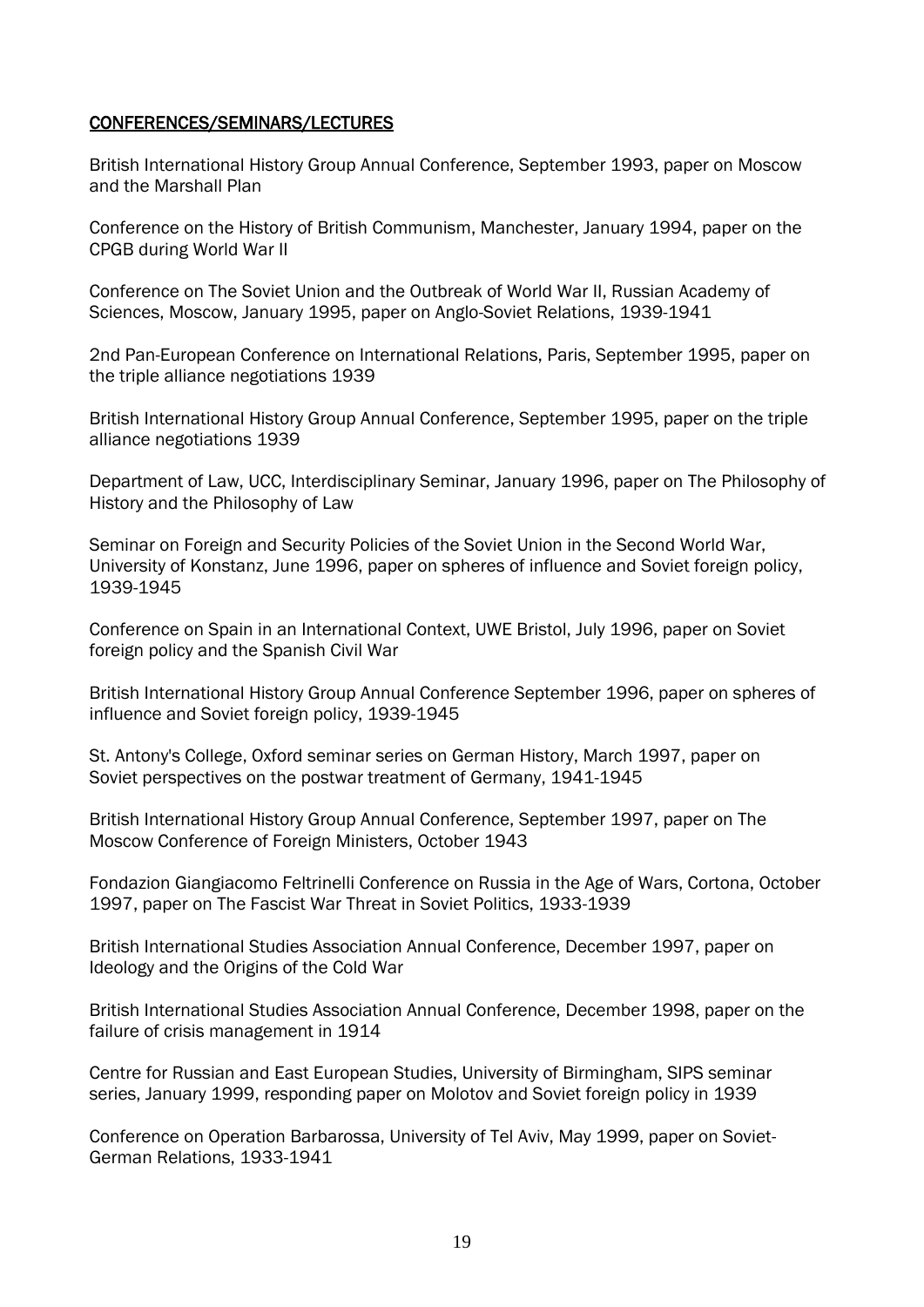Irish Association of Slavic Studies Annual Conference, Dublin, May 1999, paper on Soviet-German Relations, 1933-1941

British International History Group Annual Conference September 1999, paper on Early Signs of the cold war, 1945-1946

Department of History, UCC, Staff/Postgrad Seminar, January 2000, paper on Irish Neutrality during World War II as a Counterfactual Case Study

Conference on the 55th anniversary on victory in the Great Patriotic War, Moscow, April 2000, paper on Stalin and the Grand Alliance, 1941-1947

Conference on Soldiers, States and Societies in the Modern World, University of Ulster at Coleraine, May 2000, paper on War, Neutrality and Irish identities

Anglo-American Conference of Historians, Institute of Historical Research, London, July 2000, paper on War, Neutrality and Irish identities

Southern Conference on Slavic Studies, Washington D.C., March 2001, paper on Litvinov and the Lost Peace, 1941-1947

Trinity College Dublin, Modern European History Seminar, April 2001, paper on the Soviet Union and the origins of the Cold War

Conference on 1941: The World in Flames, organised National Committee of Russian Historians/Association of the Second World War Historians, Moscow, May 2001, paper on the political rehabilitation of M.M. Litvinov during World War II.

Conference on Ireland and the Second World War, University College Cork, May 2001, paper on War, Neutrality and Irish Identities

Irish Association for Russian and East European Studies Annual Conference, Dublin, June 2001, paper on Litvinov's Lost Peace

Georgetown University, Washington DC, September 2001, seminar paper on New Sources and Old Interpretations: Recent Documents from the Soviet Archives on the Origins of the Cold War

University of Akron, Ohio, September 2001, seminar paper on Narrative as Method and Truth in Historical Research

University of Glasgow, Department of Politics Staff Seminar, November 2001, paper on Historians, Political Scientists and IR Theory

University College Cork, Department of Economics Seminar, December 2001, paper on The Theory and Practice of Narrative History

University College Cork, Department of Sociology Seminar, February 2002, paper on Agency, Structure and Historical Narrative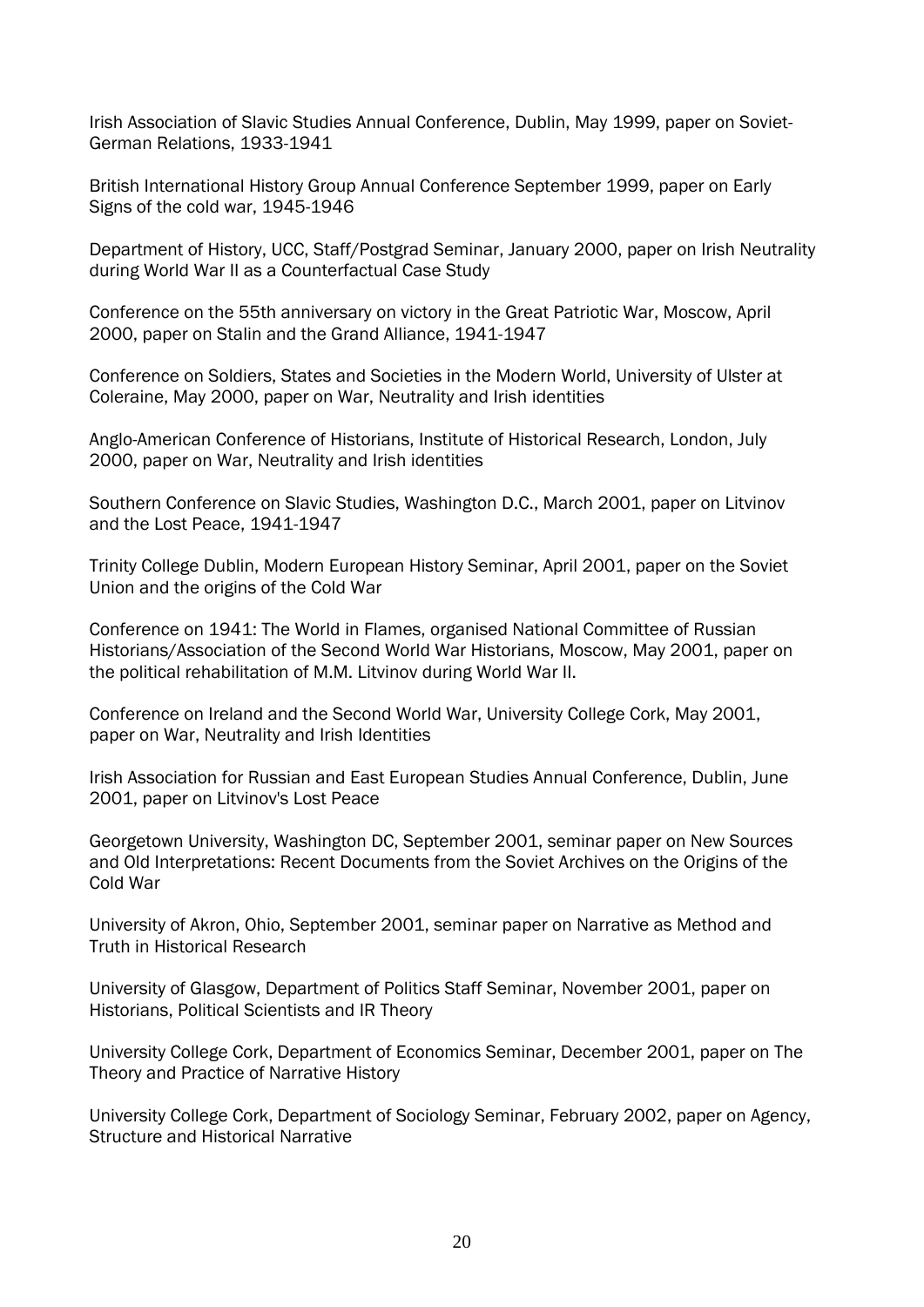Irish History Students Annual Conference, UCC, February 2002, keynote lecture on The Present as History: Understanding the Iraq Crisis

Foreign and Commonwealth Office Anglo-Russian Seminar on Churchill and Stalin, March 2002, paper on The Churchill-Stalin Percentages Agreement

British Association for Slavonic and East European Studies Annual Conference, Cambridge, April 2002, paper on the Stalin-Churchill Percentages Deal

Conference on the 60th Anniversary of the Battle of Stalingrad, Volgograd, November 2002, paper on The Battle of Stalingrad in Western Historical Perspective

Political Studies Association Annual Conference, Leicester, April 2003, paper on Stalin as War Leader

Irish Association for Russian and East European Studies Annual Conference, UCC, May 2003, paper on Stalin and the Katyn Murders

British International History Group Annual Conference, Nottingham, September 2003, plenary session lecture on Stalingrad – 60 Years On

Department of International Politics, Aberystwyth University, October 2003, research seminar papers on Narrative History and IR Theory and Stalin and Soviet Foreign Policy Decisionmaking

Society for Cooperation in Soviet and Russian Studies, London, lecture on Stalin as War Leader, February 2004

University of Greenwich, Department of Politics Seminar, May 2004, paper on the Origins of the Cold War

International Conference on the 60<sup>th</sup> anniversary of the end of the Second World War, Russian Academy of Sciences, Moscow, March 2005, paper on Conflict and Cooperation in Anglo-Soviet relations, 1941-1945

Center for Russian and East European Studies, George Washington University, Washington DC, April 2005 research seminar paper on the Soviet bid to end the Cold War in Europe, 1953- 1955

Davis Center for Russian Studies, Harvard University, May 2005, research seminar paper on the Soviet bid to end the Cold War in Europe, 1953-1955

Irish Association for Russian and East European Studies Annual Conference, University College Galway, May 2005, guest lecture on The Battle of Stalingrad

Irish Historians Association Biennial Conference, Trinity College, Dublin, May 2005, paper on Stalin and Soviet Foreign Intelligence during the Second World War

British International History Group Annual Conference, September 2005, paper on the Soviet bid to end the Cold War in Europe, 1953-1955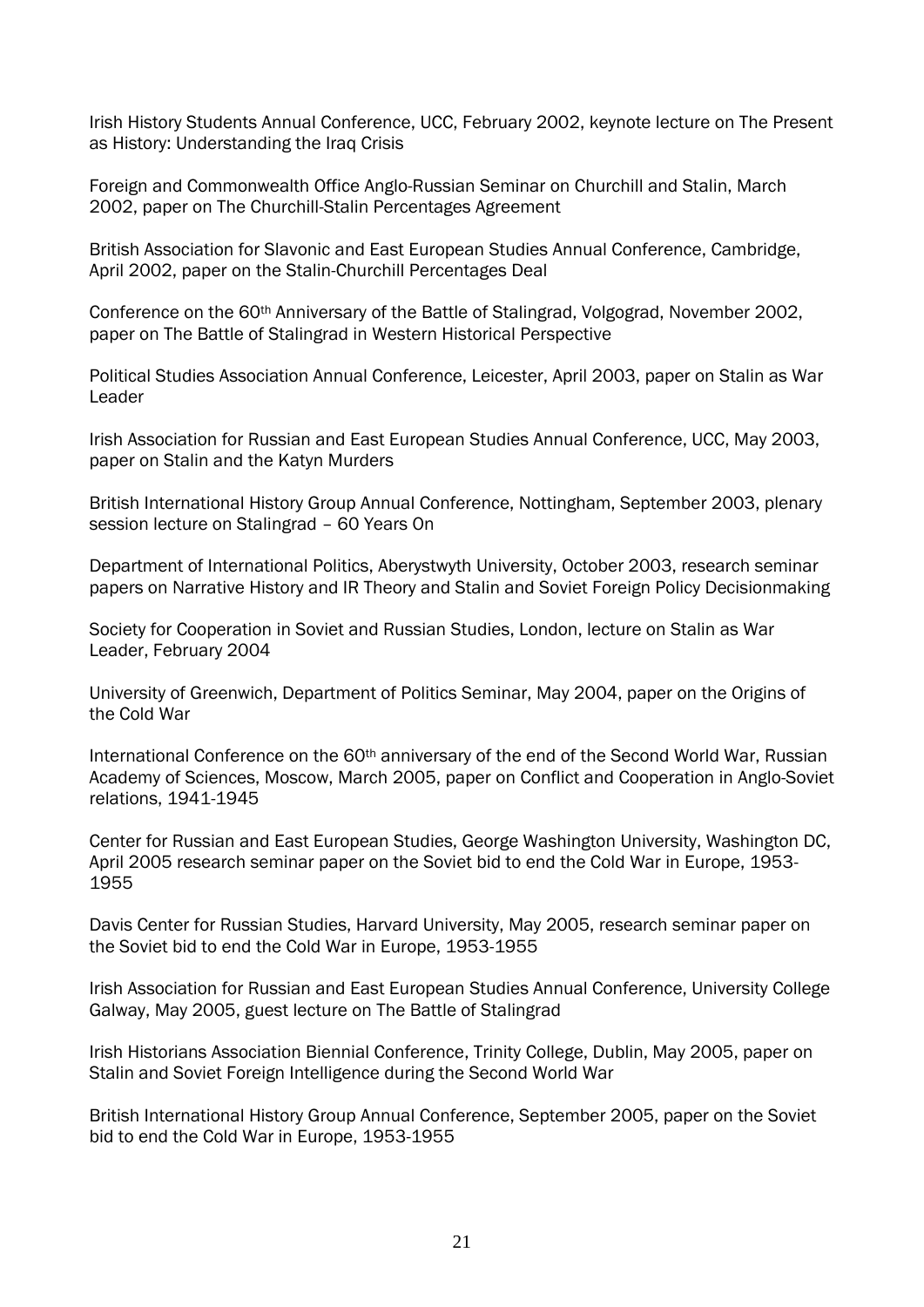British International Studies Association Annual Conference, St. Andrews University, December 2005, plenary lecture on History, Theory and the Narrative Turn in IR

Society of Military History Annual Conference, Abilene, Kansas, May 2005, paper on Zhukov's Greatest Myth? The Origins of Operation Uranus

Irish Association for Russian and East European Studies Annual Conference, Dublin, May 2006, paper on Khrushchev's Re-Declaration of the Cold War in 1956

British International History Group Annual Conference, September 2006, paper on Zhukov's Greatest Myth? The Origins of Operation Uranus

International Conference on the 60<sup>th</sup> Anniversary of the Nuremberg Trials, Russian Academic of Sciences, Moscow, November 2006, paper on Neutrality and the Nuremberg Trials

Clinton Institute, University College Dublin, February 2007, seminar presentation on The Cold War in the 1950s

Department of Russian, Trinity College Dublin, seminar presentation on Stalin as a War Leader and Peacemaker

Cold War International History Project, Washington DC, April 2007, seminar presentation on Stalin and the Cold War

Department of History, Georgetown University, April 2007, lecture on The Brezhnev Era

Department of International Relations, University of Virginia, April 2007, seminar presentation on Contemporary Russian-American Relations in Historical Perspective

Moscow State Institute of International Relations, September 2007, lecture on Stalin as War Leader and Peacemaker

Political Studies Association of Ireland Annual Conference, October 2007, paper on Agency, Structure and Narrative History in the Study of International Relations

UCC Historical Society, December 2007, lecture on Stalin as Warlord

British International Studies Association Annual Conference, Cambridge, December 2007, paper on Agency, Structure and Narrative History in the Study of International Relations

Institute of General History, Russian Academy of Sciences, Moscow, January 2008, seminar presentation on post-Stalin Soviet Foreign Policy

Warwick University, Institute of Advanced Study, February 2008, lectures on Revising the History of the Cold War after Stalin's Death; Stalin as Warleader and Peacemaker; Lessons of the Cold War for Contemporary Russian-American Relations; and Methodology and History in IR

Centre d'Etudes et de Documentation Guerre et Societes contemporaines, Brussels, March 2008, seminar presentation on Stalin as Warlord; Beyond Myth and Propaganda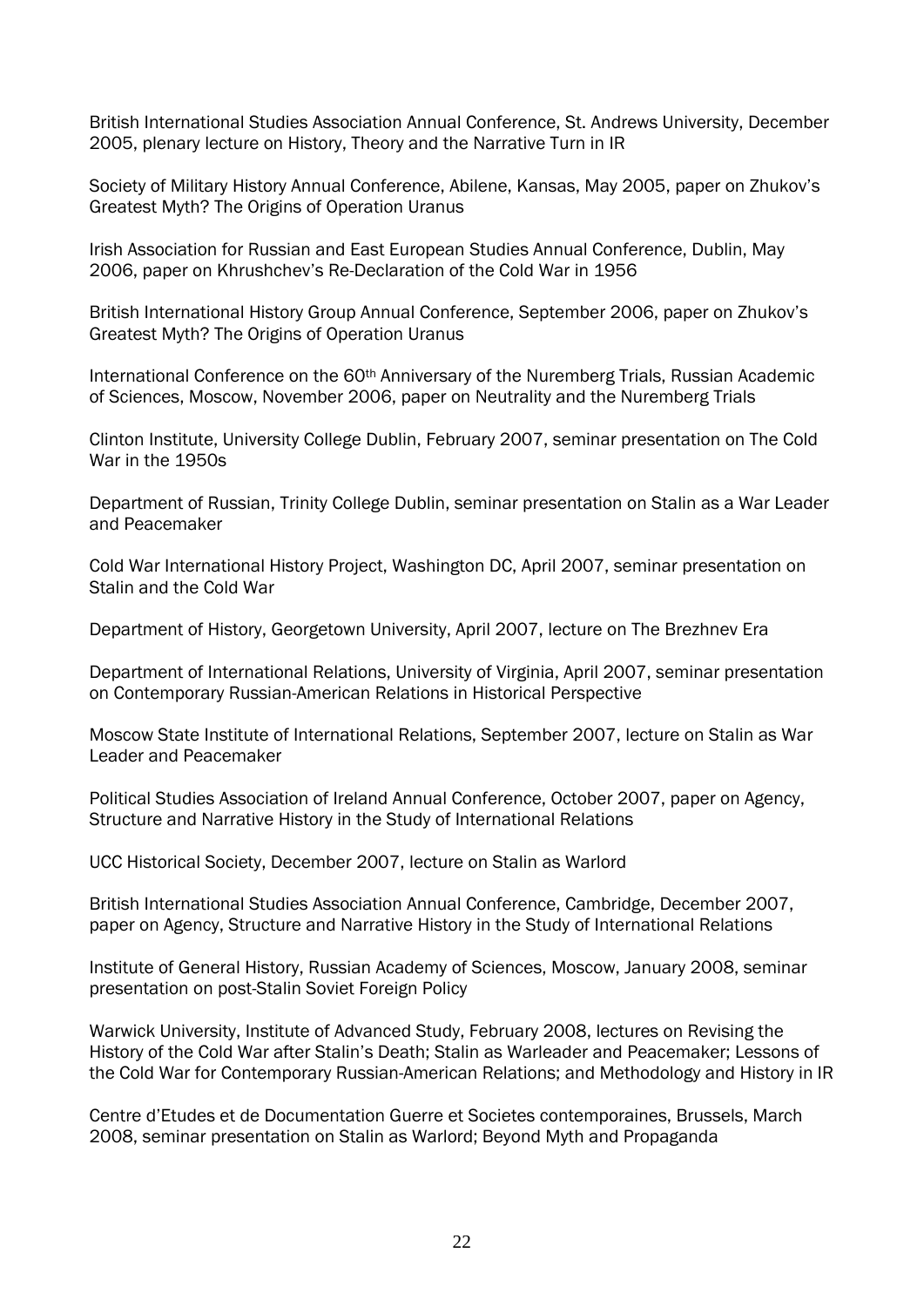International Studies Association, San Francisco, April 2008, paper on Agency, Structure and Narrative History in the Study of International Relations

Center for Russian and East European Studies, University of California, Berkeley, April 2008, seminar presentation on Stalin as Warleader and Peacemaker

Department of History, California State University, Northridge, April 2008, guest lecture on Stalin as Warlord

Irish Association for Russian and East European Studies Annual Conference, Dublin, May 2008, paper on The Soviet Union and the Czechoslovakian Crisis of 1938

The Norwegian Nobel Institute, Oslo, May 2008, seminar presentation on Molotov's Cold War

Conference on Overcoming the Iron Curtain: Visions of the End of the Cold War in Europe, 1945-1990, University of Paris, Sorbonne, June 2008, paper on The Communist Peace Movement and Moscow's Campaign Against the Cold War, 1948-1955

Workshop on United Europe – Divided Memory, Institute fur die Wissenshaften von Menschen, Vienna, November 2008, paper on Stalin's Visions of Peace, 1939-1945

Cold War Studies Center, Harvard University, April 2009, seminar presentation on Molotov and the Cold War: A Revisionist View

Moscow State Institute for International Relations, March 2010, conference paper on Western Perceptions of the Soviet Union in 1945

Irish Association for Russian and East European Studies Annual Conference, Dublin, May 2010, paper on Writing the Biography of Marshal Zhukov

Liverpool Hope University, October 2011, seminar paper on Avoiding Armageddon: The Communist Peace Movement after World War II

Maynooth University, October 2011, conference on The Art of Leadership, paper on Marshal Georgy Zhukov: The Leadership Qualities of a Soviet General

SCR Russian History Seminar for Teachers, November 2011, presentation on Teaching the History of the Great Patriotic War

Institute of General History, Russian Academy of Sciences, Moscow, December 2011, seminar presentation on *Molotov; Stalin's Cold Warrior*

Conference on Writing Pugwash Histories, University of Vienna, May 2012, paper on The Communist Peace Movement and the Origins of Pugwash, 1948-1956,

Chekov Cultural Institute, Moscow, Lecture on *Stalin's General: The Life of Georgy Zhukov*, September 2012

School of Humanities, University of Dundee, Lecture on *Stalin's General: The Life of Georgy Zhukov*, October 2012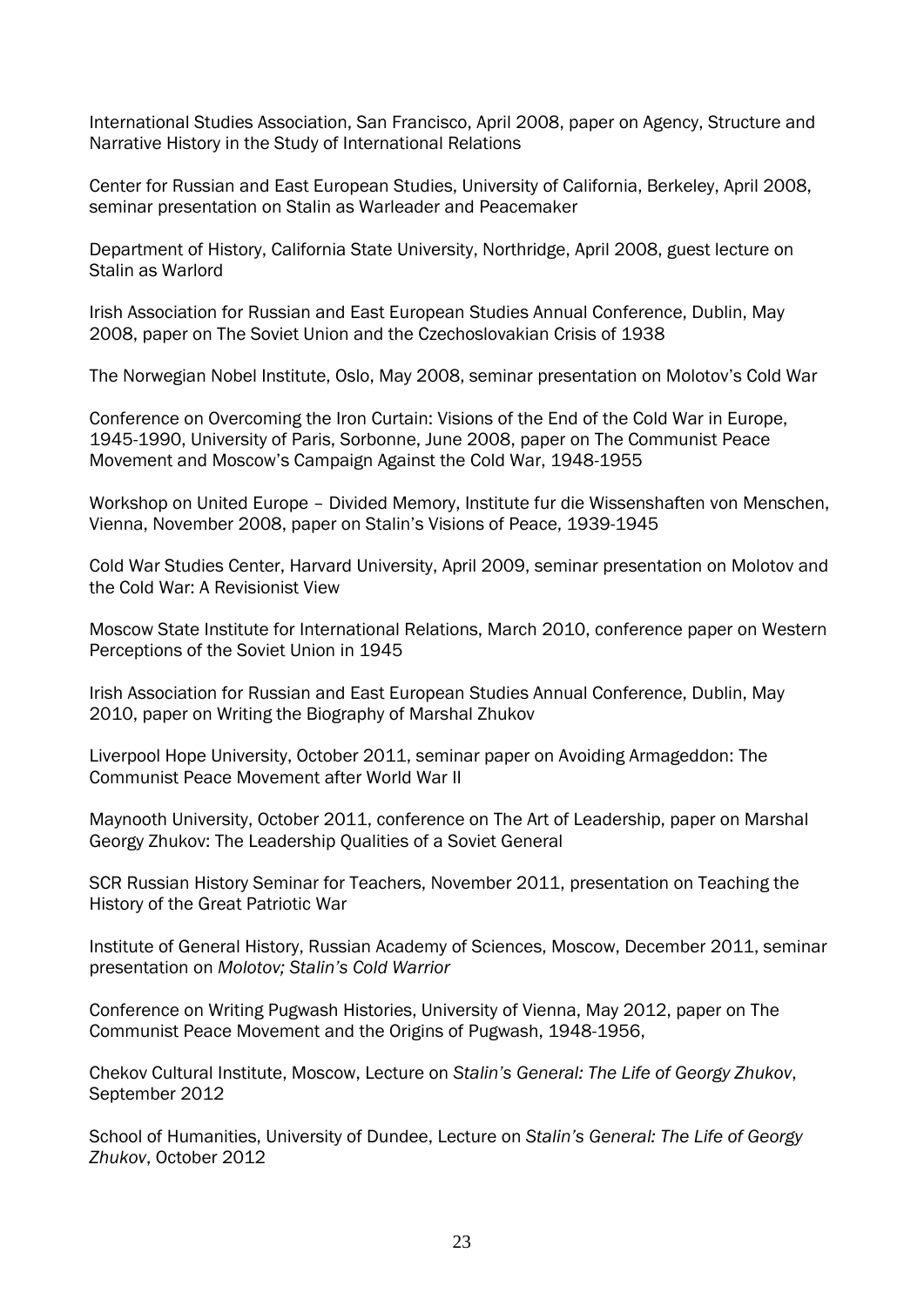Department lf War Studies, Kings College London, Lecture on *Stalin's General: The Life of Georgy Zhukov*, November 2012

Soviet War Memorial Trust Fund, London, Lecture of Stalingrad, Zhukov and the Great Patriotic War, February 2013

Philosophy Football, London, Lecture on 70<sup>th</sup> anniversary of the Battle of Stalingrad, February 2013

Conference on France and the German Question, paper on The Soviet Union, France and the German Question in the 1950s, University of Paris, Sorbonne, February 2013

Conference on the 70<sup>th</sup> anniversary of the Soviet Victory at Stalingrad, Russian Academic of Sciences, Moscow, February 2013

Society for Military History annual conference, New Orleans, paper on The Leader Qualities of Marshal Georgy Zhukov, March 2013

Department of History, Maynooth University, April 2013, lecture on Zhukov: Stalin's General

Irish Defence Forces Staff College, The Curragh, May 2013, lecture on Zhukov: Stalin's General

British International History Group annual conference, September 2013, plenary lecture on Memoirs and the Historian: Writing the Biography of Marshal Georgy Zhukov

Conference on the Nazi-Soviet Pact, Free University of Berlin, February 2014, paper Soviet-Polish relations 1938-1939

Harriman Institute for Russian Studies, Columbia University, seminar on the wartime correspondence of Kathleen Harriman, April 2014

Center for Global History, Georgetown University, seminar of Russia and the Ukrainian Crisis: Lessons from the Cold War, April 2014

Davis Center for Russian and Eurasian Studies, Harvard University, seminar on Stalin and the communist peace movement, April 2014

Mudd Library, Stanford University, seminar on Dana Wilgress, George Kennan and Containment, April 2014

British International History Group annual conference, September 2014, paper on Warrior in Silk Stockings: The Wartime Correspondence of Kathleen Harriman.

Conference on D-Day: The Battle for Normandy 70 Years On, Trinity College Dublin, June 2014, paper on Better Late Than Never: The Soviet View of D-Day

Conference on Beyond the Western Front, Maynooth University, October 2014, keynote lecture on The Wrong Shadow: World War II Perceptions of the Great War

Law Society of Ireland International Affairs Talk on Putin's Perspectives in the Ukrainian Crisis, Dublin, November 2014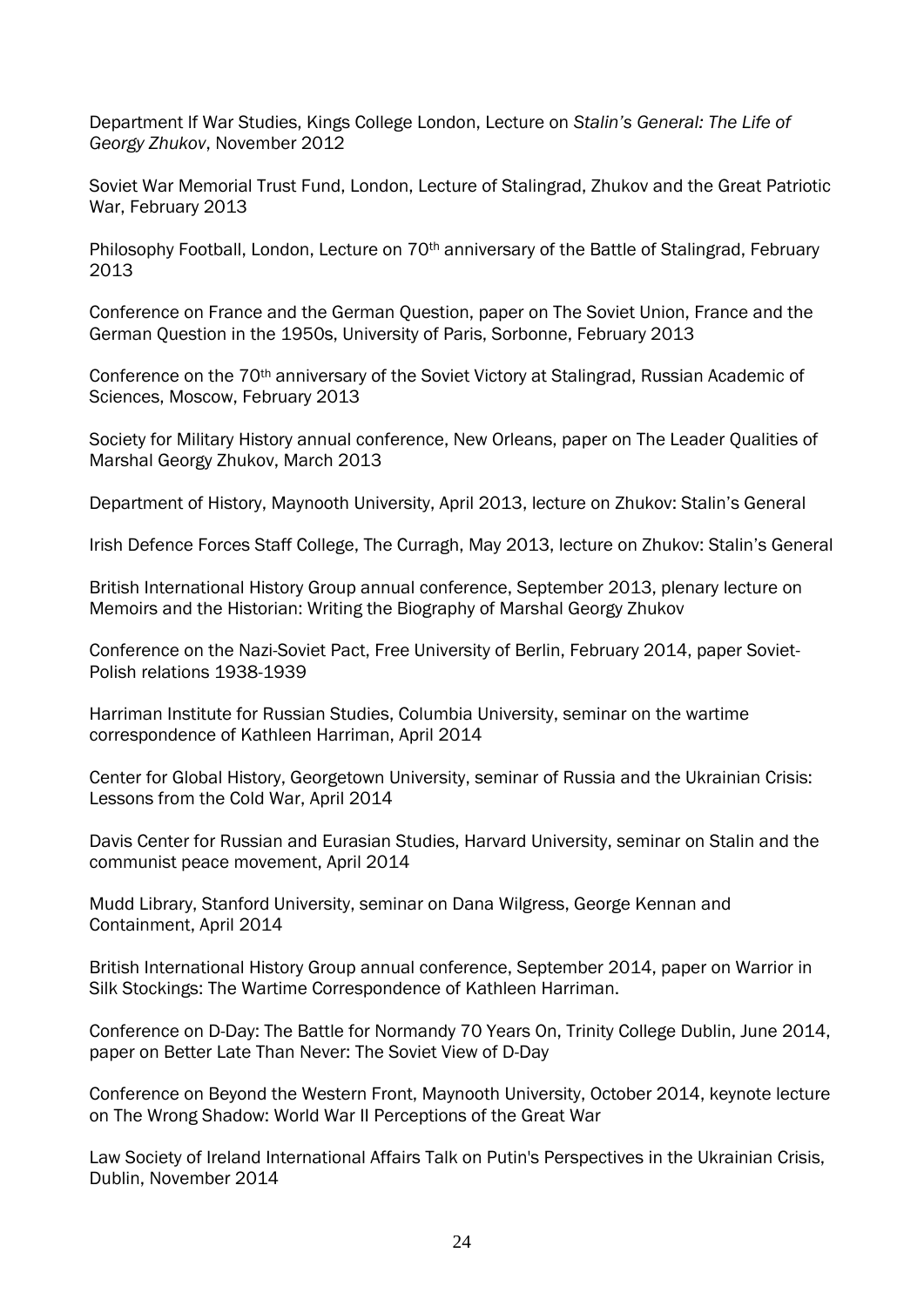Conference on the 70th Anniversary of the Yalta Conference, Russian Academy of Sciences, Moscow, February 2015, keynote lecture on The Yalta Myths: Western Views of the Crimean **Conference** 

Conference on Germany's Defeat in the East, 1944-1945, German Historical Institute, Moscow, April 2015, paper on Marshal Georgy Zhukov and the Soviet Strategic Offensive of 1944-1945

Society for Historians of American Foreign Relations annual conference, Washington DC, June 2015, paper on Hedgehog and Fox: George Kennan and the Soviet Union, 1946-1957

Institute for Advanced Study, Budapest, seminar on Stalin's Peacemaker: Ilya Ehrenburg and the World Peace Council, 1948-1957, November 2015

UCC Historical Society, A New Cold War? Winston Churchill's Iron Curtain Speech 70 Years On, February 2016

Open Society Archive, Budapest, talk on Stalin's Peacemakers: The Struggle for Peace and Identity Formation in the Communist Bloc during the Early Cold War, June 2016

European Society for the History of Science conference, Prague, Frédéric Joliot-Curie, the Struggle for Peace and the Pugwash Movement, September 2016

Dublin History Festival, Stalin's Personal Library [https://dublinfestivalofhistory.ie/stalins](https://dublinfestivalofhistory.ie/stalins-personal-library-with-geoffrey-roberts/)[personal-library-with-geoffrey-roberts/](https://dublinfestivalofhistory.ie/stalins-personal-library-with-geoffrey-roberts/)

UCD Centre for War Studies, Stalin's Peacemakers: The Struggle for Peace and the Transformation of Soviet identity after World War II, November 2016

Tampere University, seminar on Stalin's Personal Library: Inside the Mind of an Intellectual Dictator, February 2017

Conference on East-West Cultural Contacts, paper on Window to the West: The Communist Peace Movement and the Struggle against Isolationism in the late Stalin Era, University of Jyväskylä, February 2017

UCC History Research Seminar, Stalin's Scientist: J.D. Bernal and the Struggle for Peace, April 2017.

Dublin History Festival, Russian Revolution, September 2017 <http://dublinfestivalofhistory.ie/the-russian-revolution-debate/>

Irish History Teachers' Association annual conference, lecture on The Russian Revolution and its Impact, October 2017

Conference on the 80<sup>th</sup> anniversary of the Munich agreement, Moscow September 2018, papers on British foreign policy and Munich and Soviet foreign policy and Munich Pan-Nationalism Workshop, paper on the World Peace Council as a Transnational Movement, Aleksanteri Institute, November 2019